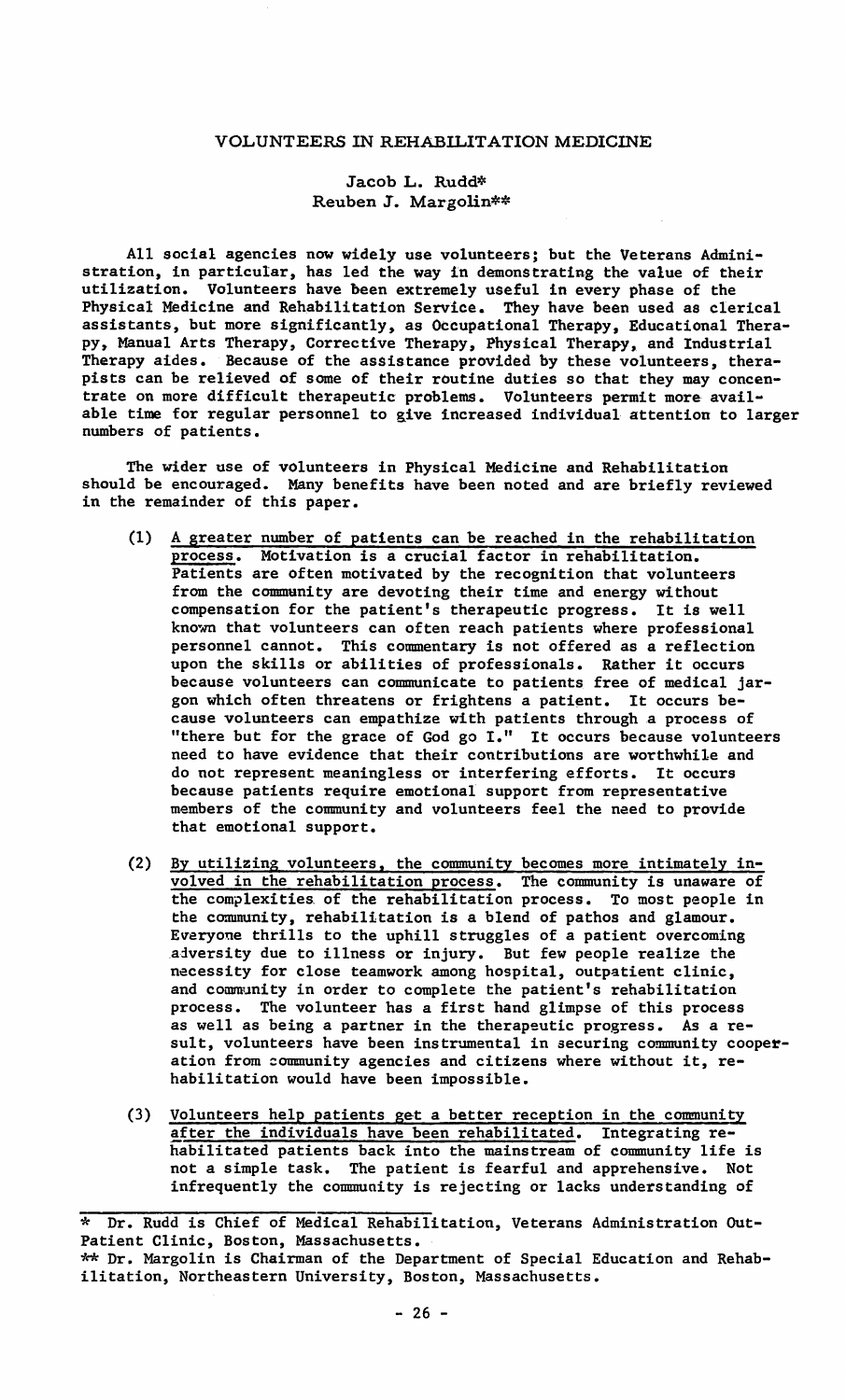the patient's problems and needs. Volunteers have been helpful in obtaining jobs for the patients. They have paved the way, enabling the patient to make constructive use of leisure time by reintroducing them to such activities **as** church suppers and social events offered by civic organizations. In some instances volunteer organizations have either provided scholarships or helped patient<br>to secure scholarships to further their education.

(4) The use of volunteers makes possible the employment of a wider variety of skills to rehabilitate the patient, As skillful and well trained as professional personnel are in their particular specialty, they do not possess all the talents or skills necessary ·to meet the needs, interests, and problems of.a diverse patient population. For example, in one educational therapy program **a**  patient was interested in raising bees. A specialist in this field was secured to teach the patient not only the intricacies of raising bees but also sales, purchasing, and marketing procedures pertinent to a successful enterprise. Today this patient is successfully self-employed in this field.

. In another situation a patient who was Christian married a girl who was Jewish. The girl's parents spoke primarily Yiddish and were deeply religious. In-law conflict was interfering with patient treatment. A volunteer taught this patient how to read, write, and speak Yiddish which so impressed the in-laws that friction was greatly reduced and treatment enhanced. Countless examples of this sort can be documented where volunteers have utilized their special talents and skills to facilitate the rehabilitation process where serious obstacles existed.

- (5) The use of volunteers helps stimulate an educational process which ultimately leads to citizen support of legislative appropri-<br>ations for rehabilitation efforts in hospitals. In a study of<br>legislator support for rehabilitation services carried out by the Rehabilitation Research Institute at Northeastern University, it was revealed that although legislators may believe in the value of rehabilitation they must be convinced that it requires a greater priority for allocation of funds than other programs such as highways, urban renewal, etc.(l) Volunteers or their spouses are usually prestigious community citizens. With their intimate knowledge of the rehabilitation process they can communicate most effectively to legislators the needs and problems which need fiscal support for successful resolution. In many instances they can even exert subtle pressure upon the legislators to act positively.
- (6) The opportunity for volunteering in hospitals provides a meaningful activity for those who have the time to spare, especially for retirees. For the latter, a situation is created which is of mutual benefit to the patient and the volunteer. At the same time certain community problems of rehabilitation, and of the aging, are dealt with in constructive fashion.

The following summary of volunteer activities at the V,A, Outpatient Clinic in Boston gives **a** bird's eye view of the wide variety and scope of volunteer participation in this agency. It certainly gives us an idea of the tremendous potential that resides in the effective utilization of volunteers.

The Boston Outpatient Clinic Voluntary Service shows what good work can be done in an outpatient clinic where it is more difficult to recruit and assign individuals than is true in a hospital. The latest Department of Medicine and Surgery Station Evaluation Program Report summarizes the voluntary service activity as follows:

"The VAVS activity in the Boston Outpatient Clinic is enhanced through the perseverance of staff, Advisory Committee, and the regularly scheduled affili-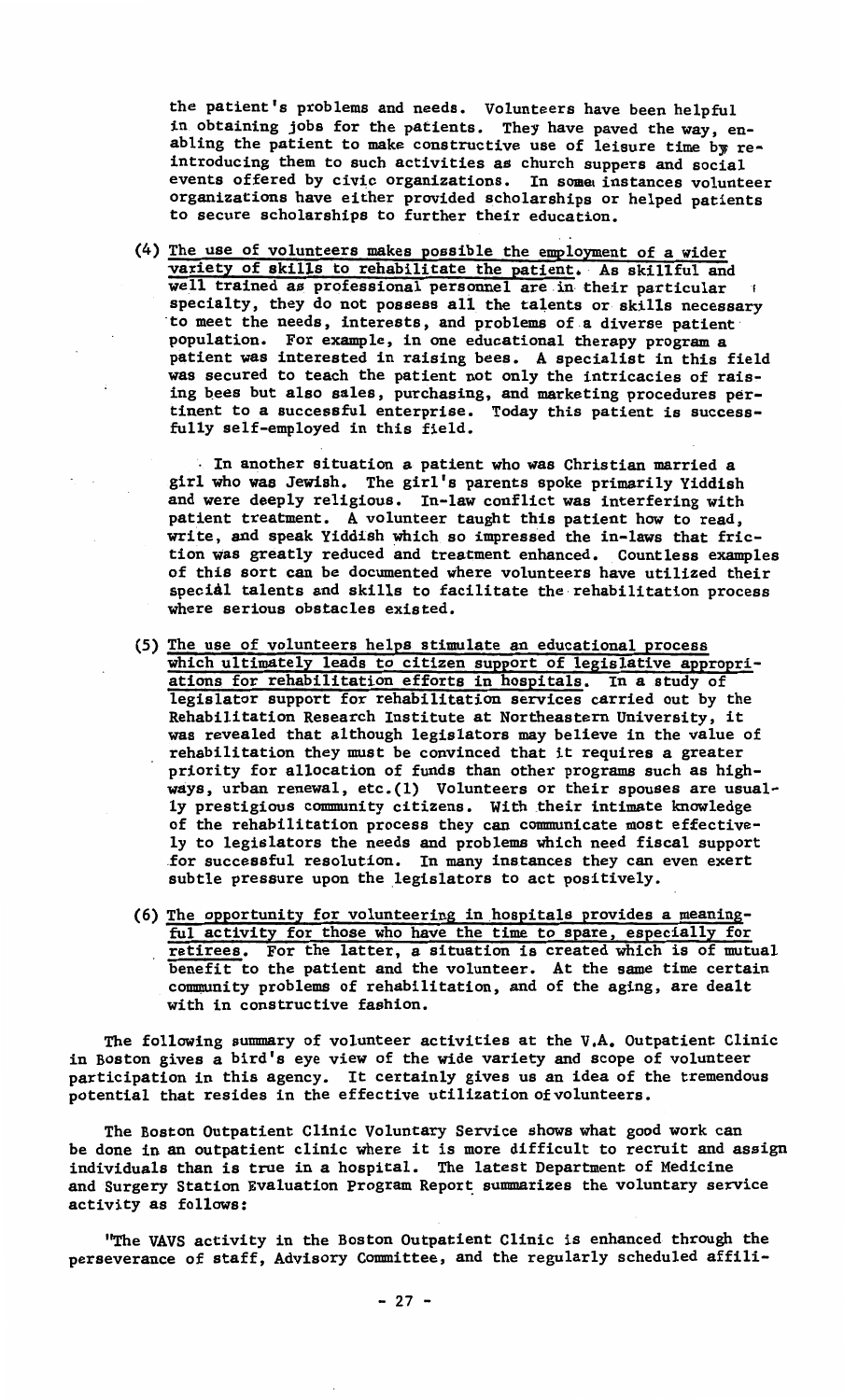ated and unaffiliated volunteers. Community support and understanding have en-hanced the development of cultural, educational, recreational, and vocational programs for the benefit of patients in the Day Treatment Center, and the Physical Medicine and Rehabilitation Service. The impetus of new and added support along the above lines by student volunteers from Harvard University has **had a** stimulating effect in relation to social and rehabilitation activities. Industries in the community continue to extend 'sub-contract' support for the Incentive Workshop in the Day Treatment Center. The facilities of the Curtis Hall Gym have been made available for physical exercise, and the Fred Astaire Dance Studio provides musical dance therapy. There exists a harmonious relationship with local colleges and universities.

Plans have been projected for **a** transitional workshop in PM&RS where the physically handicapped are equally dependent upon community support, as are the mentally disturbed in the Day Treatment Center. A preliminary step in this direction has been undertaken by the recruitment of two volunteers who have been assigned to PM&RS.

Major developments include the implementation of a 'Ceramics' Workshop in the Physical Medicine and Rehabilitation Service supported in part from donations to the General Post Fund, and a sizable contribution received from the Arthritis and Rheumatism Foundation; the establishment of a Voluntary Service Program at the Lowell VA Sub-Office; and the expansion of volunteer service to Nursing and Foster Homes in the Worcester area, Geriatrics, Medical Research (Weight Control) and the Normative Aging Study,

Representatives and Deputies on the Advisory Committee have been encouraged to recruit suitable volunteers for assignment to nursing and foster homes where contact-by outside influences is so urgently needed and appreciated. We anticipate activation of a volunteer program for Nursing and Foster Homes in the Boston area after the holidays. Several organizations are interested in this project, and they have been provided with background information relevant to same.

The Lowell Mental Hygiene Clinic continues to make effective utilization of five affiliated volunteers for resocialization therapy, and an attempt is being made to recruit student nurses from St. Joseph's School of Nursing and the Lowell General School of Nursing to serve as volunteers. Faculty members from both institutions responded favorably.

In Worcester, seven volunteers affiliated with the Jewish War Veterans Auxiliary, are visiting veteran-patients in private nursing homes, and providing service in terms of friendly visiting, entertaining, handling correspondence, sending seasonal greetings, holding birthday celebrations, and providing emergency transportation for relatives.

In the Springfield Clinic, volunteers are being utilized to provide escort service for recreational and sporting events, and to give tutorial instruction in card games (bridge, whist, etc.). These activities, it was found, tend to promote and foster wholesome interpersonal relationships. Because of the expansion of the Family Care Program, various organizations have been **ap•**  proached for volunteers with a varying degree of success.

The VAVS Program is well integrated into the total clinic operation in terms of administrative functioning and in providing supplementary service to our veteran beneficiaries and their families."  $(2)$ .

#### REFERENCES

- L Goldin, G., Margolin, R. J., Perry, S. and Stotsky, B., "Legislator Motivation for the Support of Rehabilitation Services".
- 2. Quigley, T. J., Bell, B., Karam, T., Zammarchi, F. A., "DM&S Station Evaluation Program Report - Voluntary Service.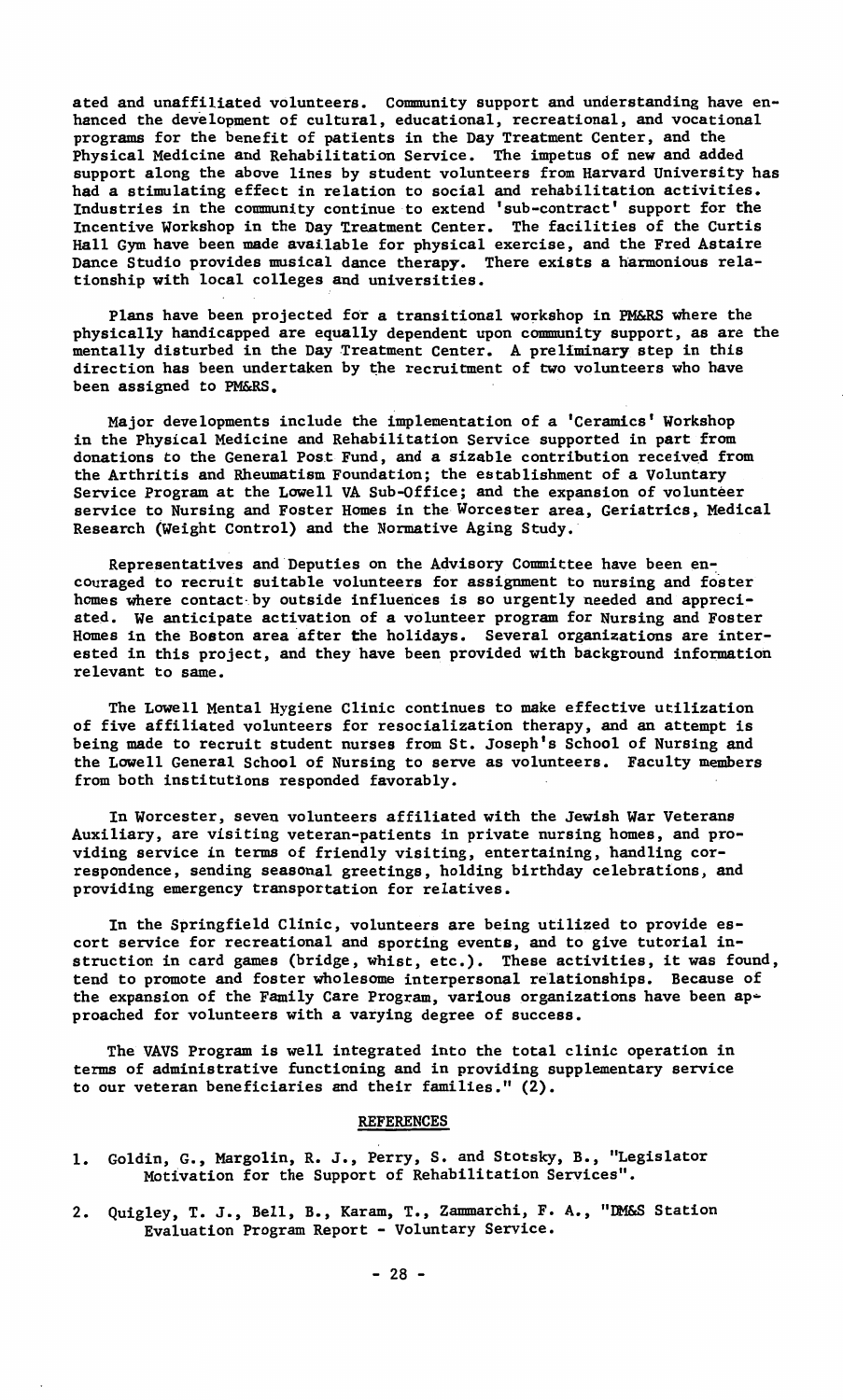# THE PERSONALITY OF VOLUNTEER HOUSEWIVES AND CANDY-STRIPERS

#### Luciano L'Abate\*

Two studies of the personalities of volunteer housewives and candy-stripers are reported. In comparison to control psychiatric and medical women patients, volunteer housewives are superior in vocabulary and in other measures of adjustment and psychological health. In terms of Leary's interpersonal checklist regional differences between two groups of volunteer housewives were found. These results were discussed in relationship to methodological problems of selection and especially of relevant controls for a more detailed study of volunteers.

Recent manpower considerations (Rioch, 1966; Poser, 1966; Reiff and Riessman, 1965) have indicated the potential usefulness of volunteer housewives in a variety of roles. L1Abate (1963) suggested their use in research and in the administration and scoring of group tests and simple psychodiagnostic techniques. Rioch <u>et al</u> (1963) used them in psychotherapy and group<br>activities. A recent review of the ever increasing literature on the use of lay volunteer students and housewives indicated the lack of normative data and information concerning the characteristics and possible motivation of these volunteers (1), This study is an attempt to investigate the personality of volunteer housewives and candy-stripers as studied through a variety of objective and semi-projective techniques. The first pilot study was conducted to fulfill this goal. A second study was conducted to study any regional differences between two groups of housewives drawn from two different settings.

#### FIRST STUDY

#### Method

Ss: The first experimental group consisted of twenty-six volunteer housewives drawn from a large volunteer service of university-connected hospitals. The second experimental group consisted of forty-seven "candy-stripers," highschool teenagers employed in the same setting on a volunteer basis during the summer.

Two "control" groups were compared with the experimental samples. The first sample consisted of thirty-three women inpatients in the psychiatric hospital of the same hospital complex. The second control sample consisted of twenty-seven inpatients in various medical services of the same complex. They were compared for age (Table 1) which was highly different  $(F = 38.28; p > .001)$ , education  $(F = 52.41; p > .001)$  with the volunteer housewives being almost all college graduates, while the psychiatric sample was graduated from high-school. The medical sample was even less educated and comparable to the candy-stripers whose grade level was completion of the tenth grade. Most Ss reported being unemployed housewives with all of the candy-stripers being unmarried, Volunteer housewives had less indication of marital conflict in terms of separation and divorce than the psychiatric and medical controls.

Tests: These Ss were administered various tests by the specially trained volunteers who were otherwise full-time trained and employed as speech therapists(2). They were administered individually: (a) the WISC vocabulary scale from which<br>an IQ score was extrapolated; (b) the Loevinger sentence completion test (scored)

Dr. L'Abate is Professor of Psychology at Georgia State College, Atlanta, Georgia.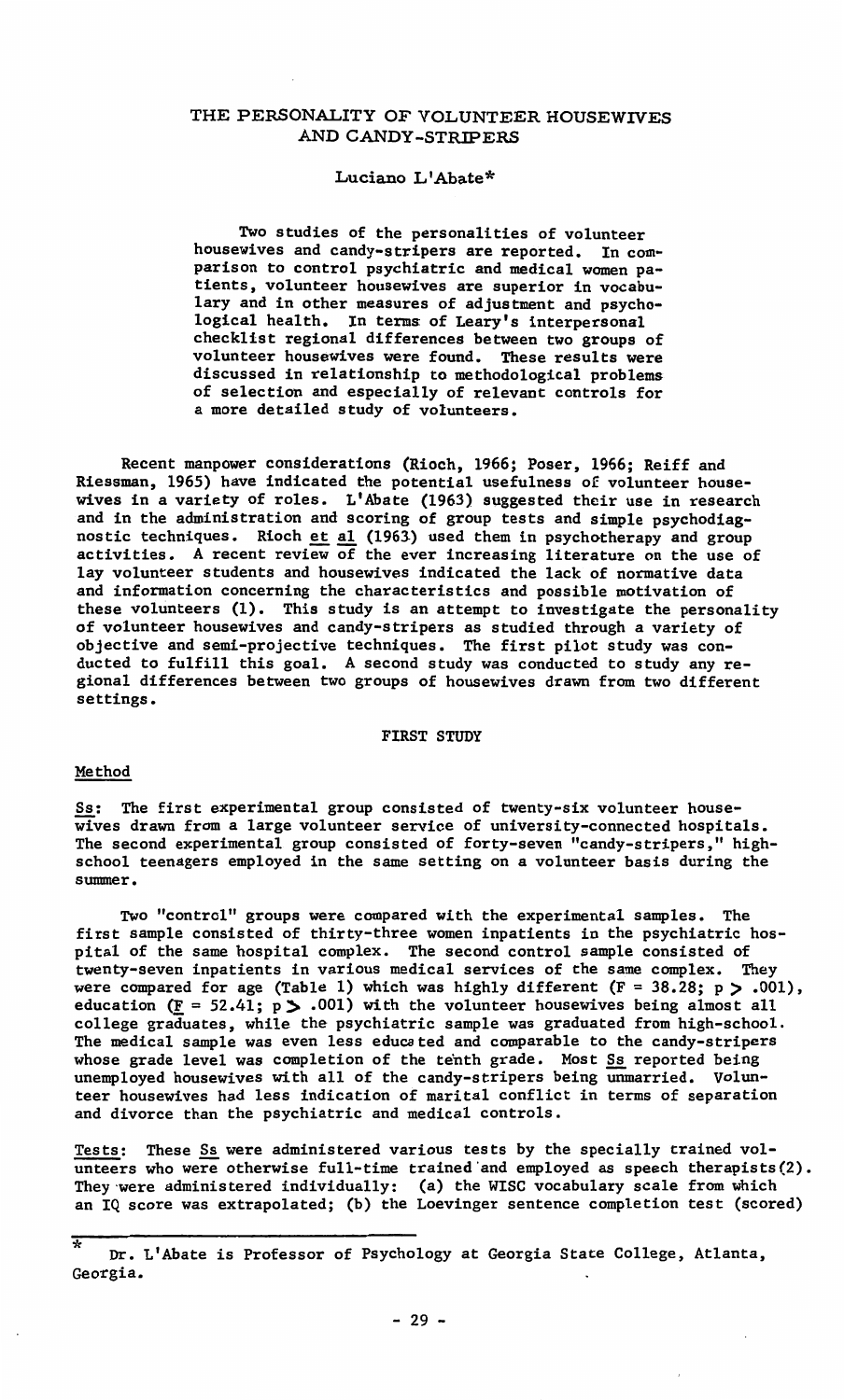according to the I-level system; Loevinger, 1964); (c) Kahn Test of Symbol Arrangement (KTSA) scored also for hostility and depression (L'Abate and Craddick, 1965); (d) the MMPI that in addition to the usual validity and clinical scales was scored for ten new scales (Welsh and Kahlstrom, 1960) dealing mainly with hostility and impulse expression and the overall sum of the deviations from the mean standard score, or scatter for the nine clinical scales (L'Abate, 1962). All of these tests were scored by volunteers.

The scales of hostility were as follows: Ah - alcoholism differentiation, Pa<sub>1</sub> - persecutory ideas by Harris & Lingoes (W + D, p.461), Hc, Schultz's hostility by Siegel  $(D + W, p. 468)$ , and MF3 altruism by Pepper & Strong  $(p.460)$ .

Sargent's (1953) Insight Test was also administered but since it was never scored because of the difficult and time-consuming nature of its scoring systems, results for this test cannot be reported.

#### Results

There is no question that volunteer housewives' vocabulary is higher than any of the other three groups (Table 1), They all are in the superior group  $(F = 7.75 p$  .05) while the bright normal vocabulary of the candy-stripers and psychiatric patients may indicate differences in socio-economic background and education superior to the medical group. Although these groups differ insignificantly  $(\underline{F} = 14.73; \underline{p} \le .01)$  in their level of integration (Table 1) the medical controls seemed mainly responsible for this difference since the other three groups were extremely similar and superior to the medical controls.

#### Table 1

|                  |    |       | Age   | WISC Voc. IQ |       |      | I-Level |
|------------------|----|-------|-------|--------------|-------|------|---------|
| Groups           | N  | Mean  | SD    | Mean         | SD    | Mean | SD      |
| Volunteers       | 26 | 36.31 | 13.78 | 118.73       | 14.24 | 5.92 | 2.78    |
| Candy Stripers   | 47 | 15.28 | .83   | 109.89       | 10.93 | 5.76 | -89     |
| Psychiatric      | 33 | 33.06 | 12.06 | 109.42       | 15.51 | 5.03 | 2.43    |
| Medical Controls | 27 | 31.22 | 9.39  | 101.19       | 13.00 | 2.59 | 2.65    |

Characteristics of Four Groups of Women

The results for the KTSA are not reported because no significant differences were found on any of the scales, even though the overall trend from the total abstraction level (numerical element) was strongly in keeping with expectations (3). Volunteer housewives were higher  $(Mean N.E. = 106.19 S.D. = 19.65)$  than all the three groups, with the candy-stripers next to them (Mean N.E. =  $105.02$ , S.D. = 19.01), psychiatric women lowest (Mean N.E. = 95.97; S.D. = 20.37) while the medical sample approached the expected normality (Mean N.E. - 100.37;  $S.D. = 19.80$ .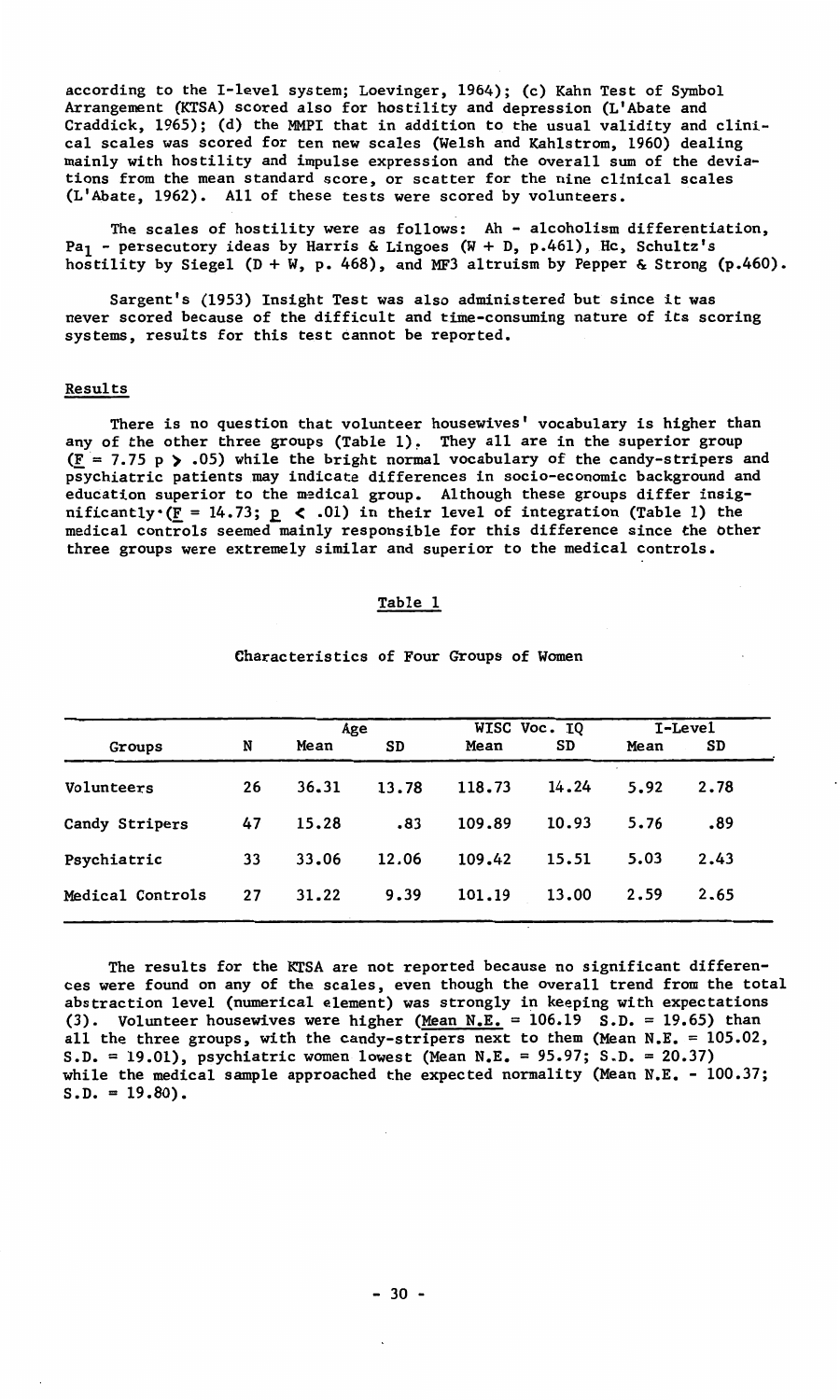# Table 2

| MMPI Results for Four Groups of Women |  |  |  |
|---------------------------------------|--|--|--|
|                                       |  |  |  |

|                        |       |       | r               |           |         | $\overline{F}$ |       | $\overline{\mathbf{K}}$ | $\overline{\text{Hs}}$ |        |       | $\overline{D}$ |
|------------------------|-------|-------|-----------------|-----------|---------|----------------|-------|-------------------------|------------------------|--------|-------|----------------|
| Groups                 | Mean  | SD    | Mean            | SD        | Mean    | SD             | Mean  | SD                      | Mean                   | SD     | Mean  | SD             |
| Vol                    | 1.81  | 2.48  | 49.27           | 6.88      | 48.77   | 3.14           | 59.50 | 8.11                    | 49.38                  | 6.37   | 48.31 | 8.23           |
| CS                     | 2.49  | 3.87  | 46.83           | 7.22      | 52.85   | 7.74           | 55.38 | 7.76                    | 49.32                  | 6.69   | 50.04 | 8.04           |
| P                      | 5.39  | 11.17 | 51.27           | 7.43      | 59.12   | 10.18          | 54.51 | 10.07                   | 63.51                  | 15.34  | 68.57 | 17.37          |
| M                      | 2.37  | 4.57  | 50.55           | 7.45      | 52.67   | 10.15          | 57.81 | 8.25                    | 59.55                  | 11.60  | 60.15 | 11.51          |
| Groups                 |       | Hy    | Pd              |           | MF      |                | Pa    |                         |                        | Pt     | Sc    |                |
| V                      | 51.35 | 8.33  | 52.42           | 8.91      | 43.38   | 9.78           | 52.77 | 8.54                    | 50.73                  | 6.28   | 51.77 | 5.19           |
| $\mathbf{c}\mathbf{s}$ | 54.49 | 7.69  | 58.96           | 9.41      | 48.30   | 8.57           | 54.68 | 6.67                    | 54.72                  | 7.85   | 56.83 | 7.23           |
| P                      | 68.30 | 15.65 | 71.97           | $14.39 -$ | 49.00   | 9.50           | 66.81 | 13.48                   | 64.36                  | 14.77  | 67.30 | 13.21          |
| M                      | 64.00 | 9.18  | 62.00           | .99       | 50.00   | 9.10           | 56.00 | 9.48                    | 56.48                  | 7.82   | 55.92 | 8.59           |
| Groups                 |       | Ma    | <b>MSi</b>      |           | Ah      |                | Pa    |                         | FT                     |        |       |                |
| V                      | 55.73 | 10.35 | 48.19           | 9.57      | 108.92  | 15.14          | 31.58 | 19.24                   | 110.23                 | 17.65  |       |                |
| CS                     | 57.04 | 9.84  | 50.87           | 7.26      | 116.02  | 14.21          | 49.98 | 20.32                   | 113.15                 | 17.48  |       |                |
| P                      | 57.79 | 11.36 | 56.48           | 9.73      | 123.64  | 29.00          | 84.67 | 38.70                   | 106,00                 | 50.88  |       |                |
| М                      | 54.74 | 11.31 | 54.07           | 9.73      | 106.04  | 28.62          | 68.22 | 29.58                   | 115.00                 | 109.86 |       |                |
| Groups                 |       | нc    | MF <sub>3</sub> |           | Scatter |                | IM    |                         |                        |        |       |                |
| V                      | 5.23  | 2.18  | 6.50            | 1.42      | 61.81   | 16.32          | 5.69  | 1.91                    |                        |        |       |                |
| CS                     | 7.28  | 2.43  | 5.40            | 1.44      | 67.10   | 26.51          | 8.15  | 3.61                    |                        |        |       |                |
| P                      | 9.76  | 4.20  | 6.03            | 2.07      | 146.67  | 77.91          | 8.82  | 4.04                    |                        |        |       |                |
| М                      | 8.14  | 3.77  | 5.92            | 1.87      | 87.63   | 44.05          | 6.63  | 3,86                    |                        |        |       |                |
|                        |       |       |                 |           |         |                |       |                         |                        |        |       |                |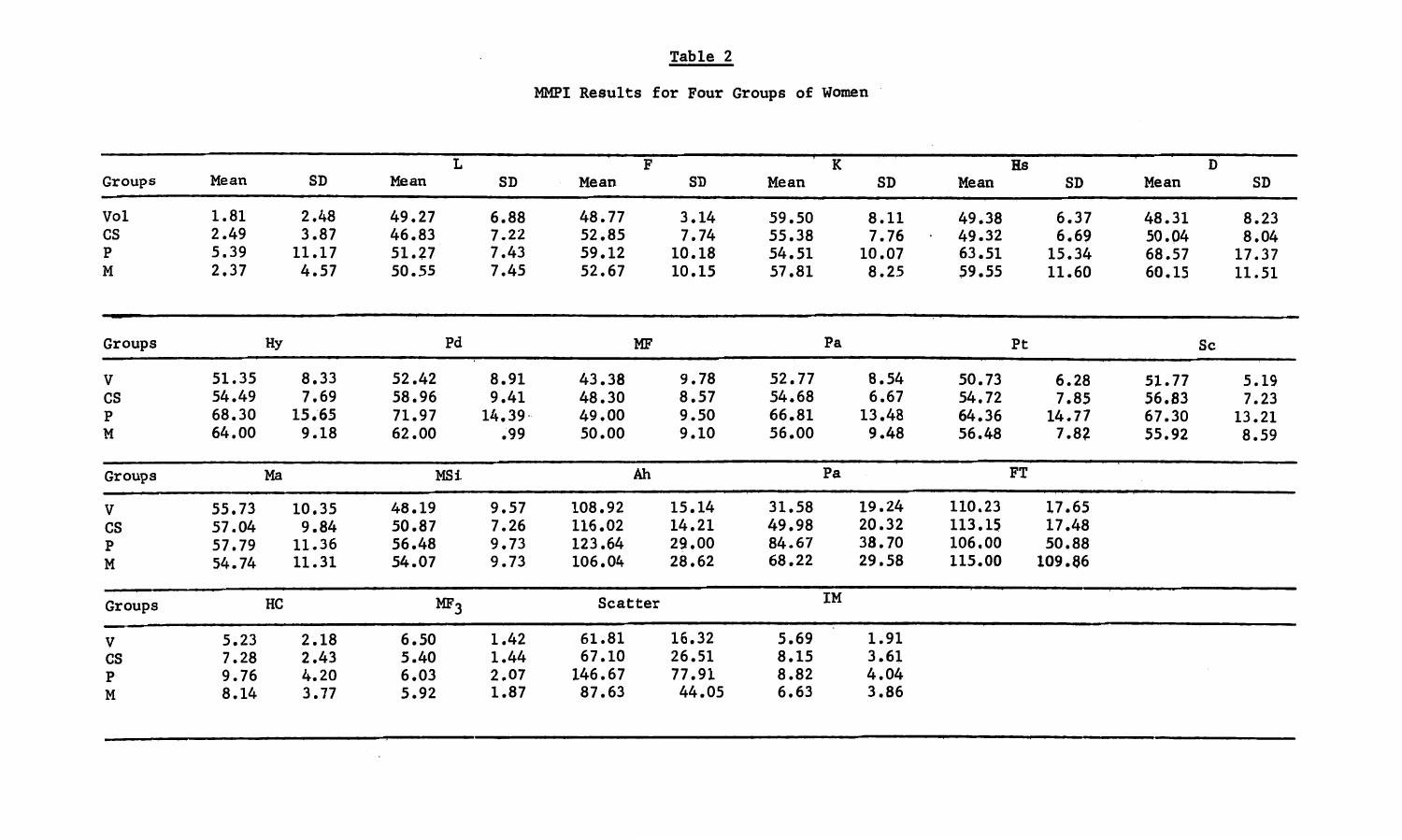The greatest number of differences among the four groups was found for the MMPI (Table 2). Here the greater degree of health was confirmed for the experimental groups in all the validity scales and the conventional clinical scales except the MF and Ma scales. Among the new scales only Ah  $(F = 3.81 \text{ p} \leftarrow )$ ; Pa (F = 20.60, p > .01), He (F = 10.13, p > .01), IM (F = 4.89, p > .01) and the total scatter (F = 22.95, p > .001).

A factor analysis with varimax rotation yielded three major factors worthy of consideration. A first order factor showed the highest loadings on<br>the MMPI scatter index, Pt, Sc, Hy, Pd, Hs, D, and Hc according to rank from<br>highest (.91) to lowest (.63) loading. This factor seems to be conce the acting-out aspects of maladjustment. The second factor was characterized by high loadings on the KTSA-E (color) and MMPI-K with a negative loading on KTSA-D. No ready interpretation is available except to suggest that this factor may relate to defensiveness. The third factor was an altogether negative one with high negative loadings on KTSA-C and the **MMPI F** and K scales. On interpretation most available would refer to mode of responding like cooperation, test-taking attitudes, and negativism. No loadings worthy of consideration were found with the sole exception of Hv as a fifth order factor and MF3 and Mj as sixth and seventh order factors respectively.

### SECOND STUDY

To check on the possibility of regional differences among volunteers a second study was undertaken in two steps. The first step involved applying the Leary system (1956) to the MMPI and the Leary Interpersonal checklist to the volunteer housewives. The second step involved comparison between groups of volunteer housewives differing in setting and in geographical location.

# Method

Ss: Two different regional samples of volunteers were used in this study.

- 1. The St. Louis Group:
	- A. Fifteen adult volunteers (housewives) with a modal age of 38.8 and 16 grades of education.
	- B. Nineteen high school volunteers (Candy-stripers) with a modal age of 16.1 and 11.3 grades of education.
- 2. The Atlanta Group:
	- A. Fifteen adult volunteers (housewives) with a modal age of 32.9 and 16 grades of education.
	- B. A Control group of 20 mothers whose children were referred to a psychological laboratory for evaluation. The modal age of these mothers was 37.1 and 13 grades of education.

Tests: Tests administered to the St. Louis group consisted of the Leary Interpersonal Checklist (ICL) which was scored for both Lov and Dom on both Self and peer rating and the MMPI which was also converted into Leary's Lov and Dom **scores.** 

The test administered to the Atlanta group consisted of the ICL with rating for Self, Ideal Self, and Husband. All ICL and MMPI scores were converted into<br>Lov - Dom scores and plotted on the Leary Octant System. Discrepancy scores<br>such as Self to Ideal Self were computed by measuring the distance recorded in sixteenths of an inch representing only relative measures of maladjustment (Leary, 1956).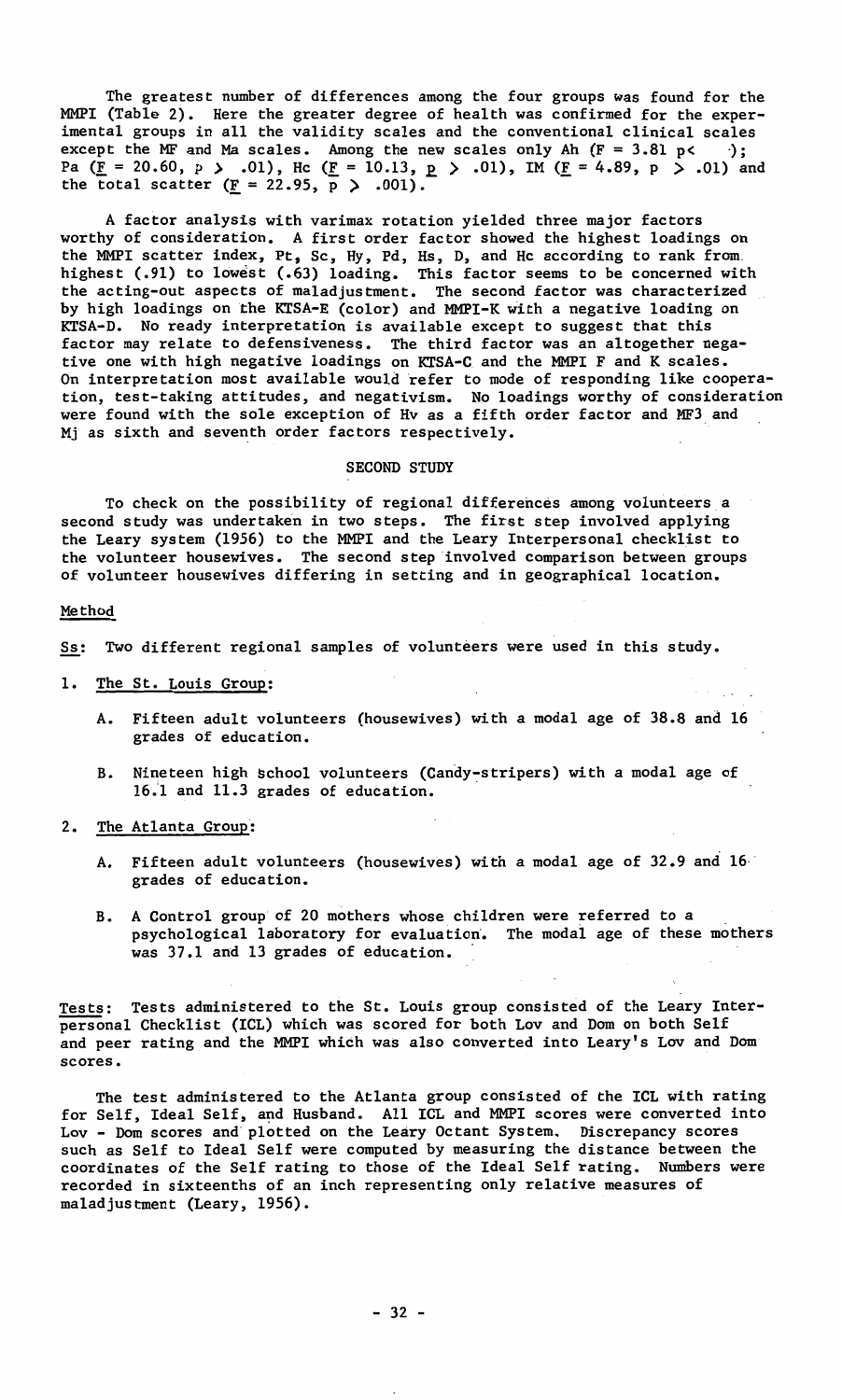### Results

The only significant  $(\underline{t} = 2.58, \underline{p} > .05)$  difference between the St. Louis volunteers and candy-stripers was on Lov, on which housewives scored higher (3). The two significant differences between St. Louis and Atlanta volunteer housewives were on the ICL self-ratings. Apparently the St. Louis group were less "loving" ( $\underline{t} = 11.72$ ,  $\underline{p} > .001$ ) and more dominant ( $\underline{t} = 5.39$ ,  $\underline{p} > .01$ ) than the Atlanta group. Between the two Atlanta Groups, the volunteers rated their husband as more dominant (t = 2.50, p  $>$  .05) than themselves. Their<br>self-to-ideal discrepancy was smaller (t = 2.42, p  $>$  .05) than in the control mothers. Although this result did not reach a statistical significance, the self-to-husband discrepancy was smaller for the volunteers than the control mothers.

#### DISCUSSION

On the basis of the results of the first study, there is the suggestion that a greater degree of intelligence, emotional stability, and high cooperative functioning are the earmarks of volunteer housewives and candy-stripers.

In terms of Loevinger's theory of ego development (1966) as measured through the sentence completion, the results may make sense for the medical patients if one accepts the proposition that this is a transitory momentary stage of impulsivity and fear of retaliation in which the patient must assume a dependent position and her conscious preoccupation is mainly focused on body feelings as Loevinger suggested (1966). On the other hand, the uniformity of scores and lack of difference among the psychiatric and the two experimental groups as being mainly at stage five characterized by conscientiousness, internalized rules based on guilt, responsibility, differentiated inner feelings and achievement orientation would describe well the two experimental groups in a manner which is consistent with the MMPI results. However, the lack of differentiation between the psychiatric women and the two experimental groups raises some questions not on the validity of the theory, but on the efficiency of the sentence completion method as a method of testing the theory (Goldberg, 1965).

On the basis of the MMPI results besides the clear indication of superior adjustment in volunteers, the suggestive trends on the M-F and Ma scales indicate a lower degree of submissiveness and a higher degree of activity in volunteers than the controls. The aspects of submissiveness, together with other aspects, has been found by Stienmann <u>et al</u> (1965) and indeed may be a sine qua non for successful volunteering.

One of the major problems with volunteers is the staying on the job for a prolonged period of time. It would be helpful to use some of the characteristics already found as selection criteria. On the basis of a year follow-up a group of 28 volunteer housewives was split into stayers and quitters. The latter group ostensibly left for extrinsic (moving, pregnancy, etc.) rather than any personal reasons. Furthermore, the stayers were decided into a Group A and a Group Bon the basis of their attendance and performance as test administrators and scorers. The results of this division (Table 3) do suggest the usefulness of measures of vocabulary functioning and of adjustment. The best group (A), tended to have a lower vocabulary IQ than Group B. However,<br>on both global indices of adjustment, the KTSA-NE and the MMPI scatter index<br>(Craddick and Stern, 1963; Stone, 1964), Group A appeared better adju possible ways and means of screening, selection, and evaluation of volunteer **housewives.**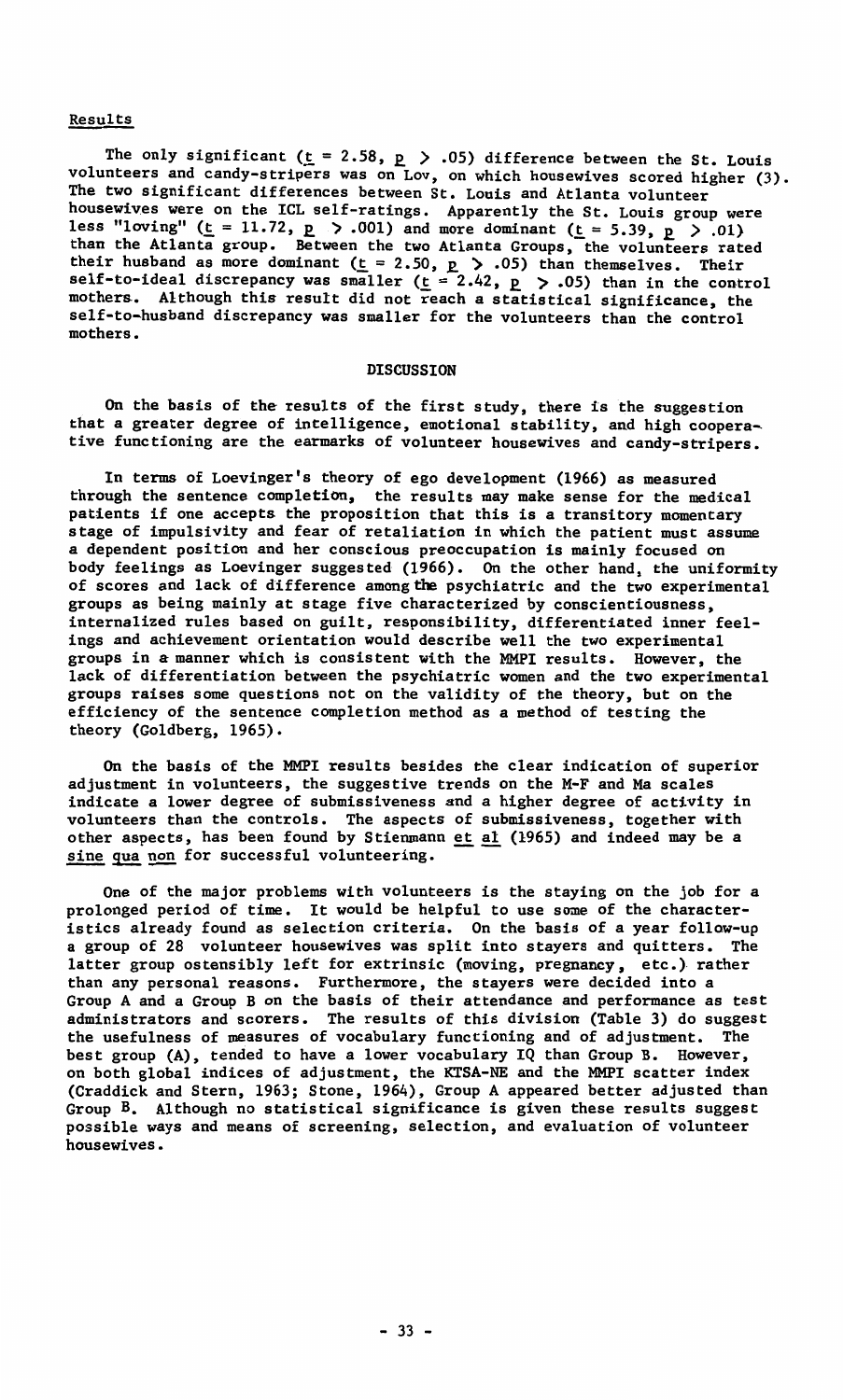# Table 3

# In te 11 igence Level and Adjustment

|          |       | WISC Voc IQ | <b>KTSA</b> | NE         | <b>MMPI</b> | Scatter    |
|----------|-------|-------------|-------------|------------|-------------|------------|
| Stayers  | Mean  | Range       | Mean        | Range      | Mean        | Range      |
| Group A  | 120.7 | 95-135      | 112.3       | 68-162     | 57.6        | $31 - 95$  |
| $N = 10$ |       |             |             |            |             |            |
| Group B  | 138.7 | 108-141     | 101.0       | 83-134     | 63.25       | $37 - 95$  |
| $N - 4$  |       |             |             |            |             |            |
| Quitters | 124.0 | 106-142     | 108.0       | $93 - 149$ | 66.4        | $26 - 122$ |
| $N = 10$ |       |             |             |            |             |            |
|          |       |             |             |            |             |            |

#### Among Three Groups of Volunteer **Housewives**

The characteristic· of submissiveness found on the MMPI was the basis of applying the Leary system subsequently, where the most relevant measures of the system, love and dominance, would appear especially relevant to the study of volunteers.

The primary impression gained by a review of the findings in the second study is that regional as well as age differences are found in separate samples of volunteers. There is also an indication that the personality of the volunteer within a given sample conforms closely with the others in that group.

Although Murstein and Glaudin (1966) point out that the completing of the ICL by a subject who has a personal stake in the results is surely different than for an altruistic volunteer, the ratings of the Atlanta Volunteers and the Atlanta Control group (mothers of disturbed children) were surprisingly similar. They differed significantly only in the rating of their husbands' dominance (Atlanta volunteers mean Dom rating of their husbands was 68.3; Atlanta Control group mean 61.8) and their Self to Ideal Self discrepancy ratings (Atlanta volunteers mean discrepancy 10.9; Control 28.0).

It is possible that the more dominant volunteer type personality (mean Dom Self rating of Atlanta volunteers was 58.2; Atlanta Controls 53.5) attracts and chooses a more dominant husband.

**A** significant factor in the Self to Ideal Self discrepancy ratings of the two groups (Atlanta volunteers and Control group) could be that mothers of disturbed children may feel inadequate and seek to over or under-achieve in their Ideal Self ratings thus scoring high on the discrepancy scale. On the other hand, housewives who volunteer to spend time away from home probably have no small children to care for and in many ways are more independent than those of the Control group. This independence and stability is likely to produce a high degree of maturity and account for the relatively small Self to Ideal Self discrepancy scores.

The significant difference found between the MMPI Lov rating of the St. Louis adults and Candy-stripers is hard to account for with any one hypothesis. It is likely that a combination of factors cause the adults to show a higher Lov score than the high school girls (adults mean Lov rating 56.8; candystripers 50.2). Maturity is probably the largest single factor while education and experience may also be involved. In addition a low discrepancy score in the Self to pooled rating may be another indication of maturity (mean adult Self to pooled discrepancy).

There may be an educational effect on taking the ICL and the overall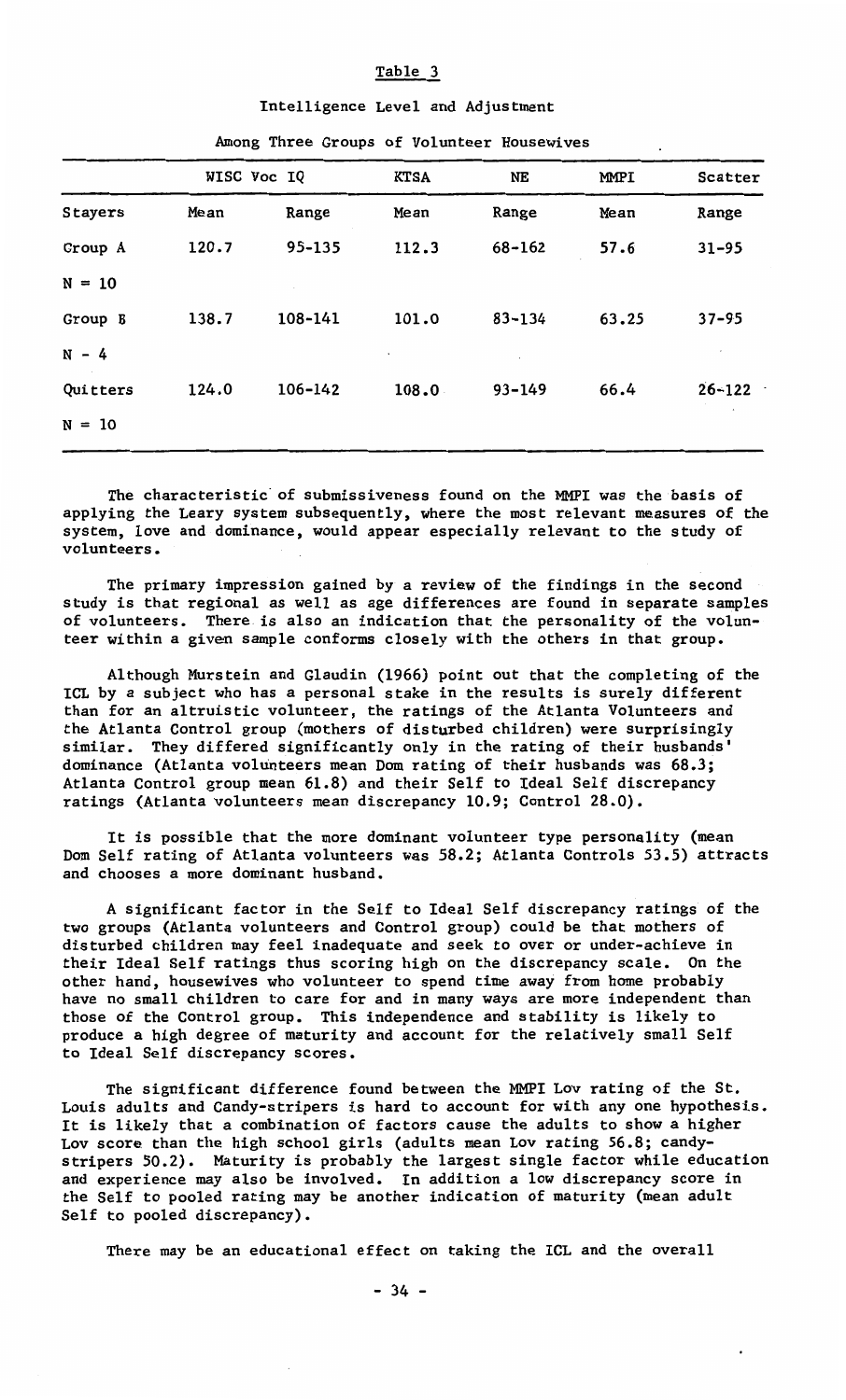result is hard to predict except that groups with more education score lower on each variable and are more difficult to rate on discrepancy scales. Evidently there are many other variables which are involved in Leary's hypothetical construct of Lov and the question involves concepts which are beyond the scope of this paper. This small sample could not prove conclusively whether there is indeed a Southern personality as opposed to a Northern one, but certainly there was an obvious difference in these two regional samples. It is interesting to note that the volunteer project in St. Louis is still going on. The Atlanta project, however, has reached virtually a standstill and has had a much higher rate of "quitters." It is suggested that the more dominant personality of the St. Louis adult volunteers is a vital factor in the success of the project while the role of the low Lov scores is uncertain.

It is acknowledged that a number of factors are involved in the success of any project utilizing volunteers. External conditions such as pregnancy, moving, sickness, poor organization, and social prestige of the work effect the outcome of the project. These conditions were not controlled for and therefore assumed to occur randomly in both regional samples. Differences reflected in personality scores are believed to be major factors in the results of the two projects.

Because virtually no clinical data was available on the non-volunteer, it was necessary to choose some other source of information. A random sample of housewives would be useless as the results would consist of those.who chose to volunteer information - thus another volunteer group. It was decided to utilize the data on mothers whose children had been referred to a children's clinic for evaluation. The ICL is routinely administered to both parents of such children. Since the mother was not volunteering per se, but merely complying with a request for·background information, it was believed that this source of information furnished a good reverse control group. The previously cited results seem to support this hypothesis.

# FOOTNOTES

<sup>1</sup>L'Abate, L. The Laboratory Method in Clinical Psychology. Chapter 7;<br>Technical and Subprofessional personnel (in preparation).

<sup>2</sup>The help of Sandra Davis and Joan Good is gratefully acknowledged.

 $3_A$  copy of the detailed results can be obtained directly from the author.

4The help of Ronald H. Dewees in analyzing the data of this study is gratefully acknowledged.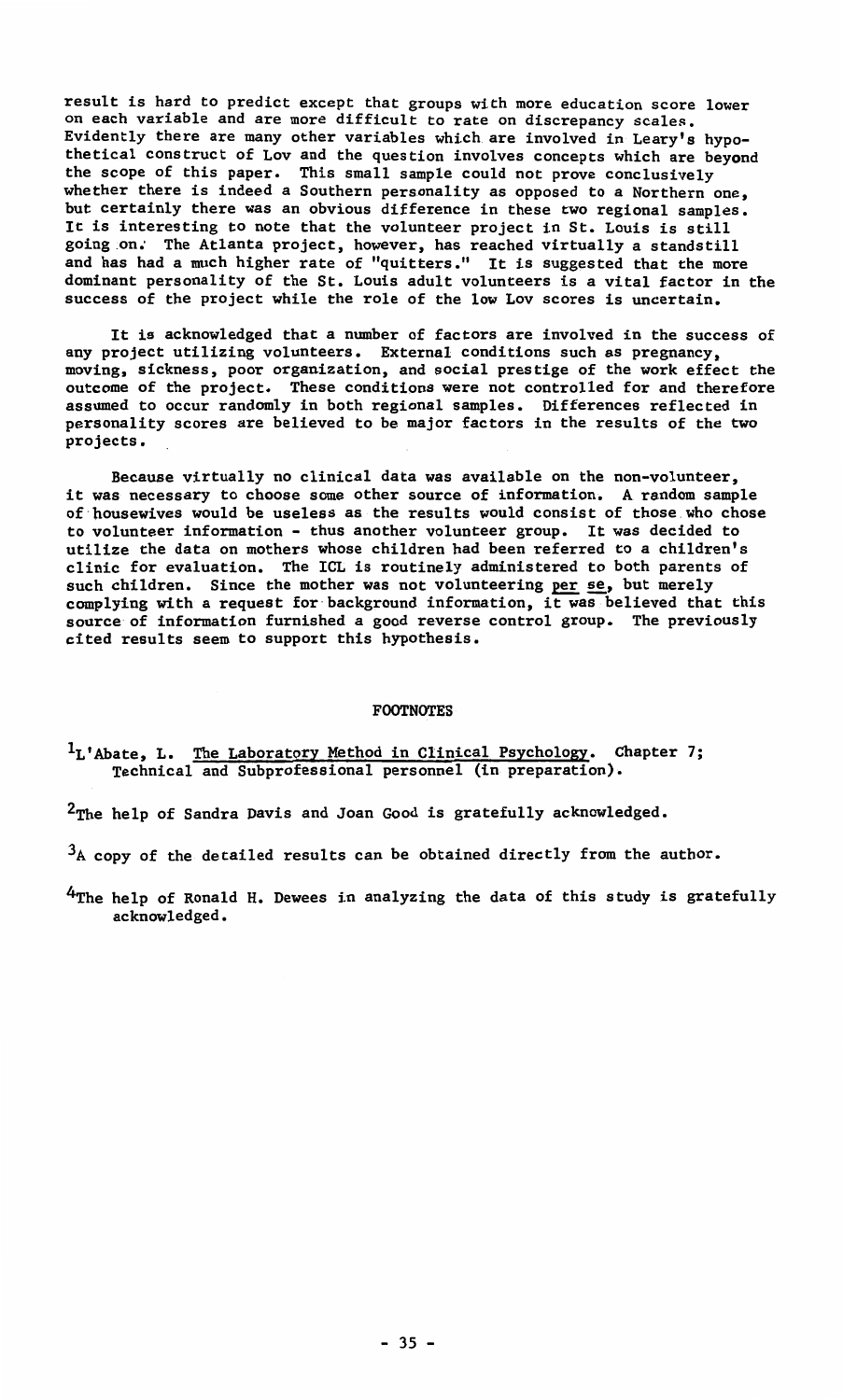- Briar, S., & Bieri, J. A factor analytic and trait inference study of the Leary interpersonal checklist. Journal of Clinical Psychology, 1963, 2 193-198.
- Craddick, R. A. and Stern, M. R. Note of the reliability of the MMPI scatte<br>index. Psychological Reports, 1963, 13, 380.
- Dahlstrom, W. G. and Welsh, G. S. An MMPI handbook. Minneapolis: University of Minneapolis Press, 1960.
- Goldberg, P.A. A review of sentence completion methods in personality assessment. Journal of Projective Techniques and Personality Assessment, 1965, 29, 12-45.
- L'Abate, L. MMPI scatter as a single index of maladjustment. Journal of Clinical Psychology, 1962, 18, 142-143. (a).
- L'Abate, L. The relationship between WAIS-derived indices of maladjustment and MMPI in deviant groups. Journal of Consulting Psychology, 1962, 26, 441-445. (b).
- L'Abate L. The contribution of volunteers in mental health work. Invited address, Auxiliary section, Missouri Hospital Association Weekly, St. Louis, Missouri, October 31, 1963.
- L'Abate, L. and Craddick, R. A. The Kahn Test of Symbol Arrangement (KTSA):<br>a critical review. <u>Journal of Clinical Psychology</u>: Monograph Supplement No. 19, 1965, Pp. 1-23.
- Leary, T. Interpersonal Diagnosis of Personality. New York: The Roland Press, 1957.
- Leary, T. Multilevel Measurement of Interpersonal Behavior, Berkeley, California: Consultation Service, 1956.
- Loevinger, Jane. The meaning and measurement of ego development. **American**  Psychologist, 1966, 21, 195-206.
- Loevinger, Jane. Measuring personality patterns of women. Genetic Psychology Monographs, 1962, 65, 53-136.
- Murstein, B. I. and Galudin *v.* The relationship of marital adjustment to personality: a factor analysis of the interpersonal check list. Journal of Marriage and Family, 1966, 28, 37-43.
- Poser, E. G. The effect of therapists' training on group therapeutic outcome. Journal of Consulting Psychology. 1966, 30, 283-289.
- Reiff, R. and Riessman, F. The indigenous nonprofessional. Community Mental Health Journal. Monograph Series, No. 1.
- Rioch, Margaret J. Changing concepts in the training of therapists. Journal of Consulting Psychology, 1966, 30, 290-292.
- Sargent, Helen, The Insight Test: A Verbal Projective Test for Personality Study. New York: Grune and Shatton, 1953.
- Stienmann, Anne, Fox, D, F., and Levi, J. Specific areas of agreement and conflict in women's self perception and their perception of men's ideal woman in Argentina, Peru, and the United States. International Mental Health Research Newsletter, 1965, 2, 1-7.
- Stone, L. A. Another note on the reliability of the MMPI scatter index. Psychological Reports, 1964, 15, 445.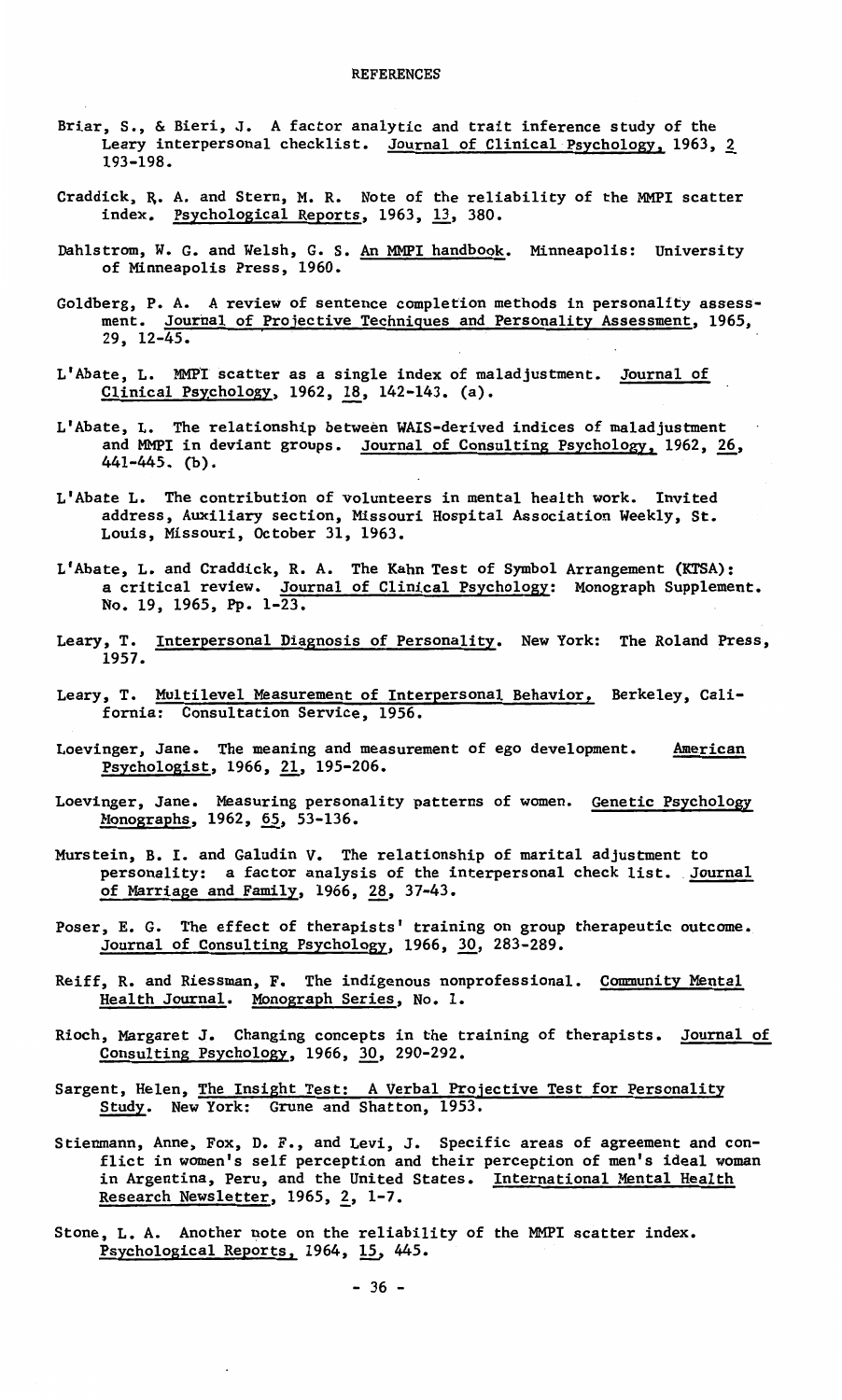# TOW ARD AN ASSESSMENT OF THE VOLUNTEER WORKERS PROGRAM AT OSAWATOMIE (KANSAS) STATE HOSPITAL

#### Monroe Stein\*

As an outgrowth of a one-day workshop consisting of volunteer workers and administrative staff members at Osawatomie State Hospital, an attempt to evaluate the Volunteer Workers Program was undertaken, In general, the hospital staff, as expressed at the workshop, seems to regard the Volunteer Workers Program as making a valued contribution to the care and treatment of patients. Occasionally, though, some dissatisfaction is expressed by staff members, and there are allusions to weaknesses and shortcomings also. Volunteer **workers,**  both individually as well as in groups, provide direct and indirect services to patients. Volunteers, though, are not regarded as substitutes or replacements for the regular hospital staff, but as supplemental to the staff. The overall aim in enlisting volunteers is to serve our patients in diverse capaci<br>ties that are beneficial to them. Therefore, the present study was initiated in the hope of improving the Volunteer Workers Program through attempting to appraise it, particularly to discover its strengths and weaknesses and any other significant information. If indicated, recommendations will be made to overcome shortcomings and to strengthen the program.

We are especially interested in learning about the motivations of the volunteer workers themselves as well as their attitudes and ways of seeing their relations to the hospital personnel and the therapeutic program so that, if needed, we can attempt to make the necessary improvements. We then may be able, for example, to help the volunteers and personnel to better understand their roles, and perhaps to be more effective in such roles. Hopefully, the volunteers and personnel could thereby arrive at a greater sense of working together for the benefit of the patients.

The volunteer program, under the direction of Mrs. Rosalie Bowker, essentially consists of approximately 30 adults and 30 teen-agers who visit the hospital on a more or less weekly basis. There are also 13 clubs, comprised of about 8 persons each, that visit the hospital once a month to render volunteer services. In addition, there are 200-250 persons who voluntarily assist our patients, such as collecting and sending gifts to them, arranging picnics and church dinners, providing complimentary tickets to sporting events and musicals, and so forth.

Much benefit has been derived from the presence of volunteers in mental hospitals. The use of volunteers gained an impetus in the early 1940's, the need for their services having then become more acute due to the exigencies of **manpower shortages in wartime.** 

Our volunteer program is founded on a philosophy that merits careful consideration. By "philosophy," we mean the principles, general beliefs, and basic conceptions that shape our understanding of phenomena that confront us and guide our approaches to dealing with them. Thus, a "philosophy" provides one with a more or less consistent way of thinking about, and an aim-oriented way of coping with problems. It would follow, then, that an understanding of the philosophy of our volunteer program would better enable one to understand the program.

The philosophy of our volunteer program is based upon the convictions

<sup>\*</sup> Dr. Stein is Chief Clinical Psychologist, Osawatomie State Hospital. The author wishes to express appreciation to A.G. Arnold, M.D., Reverend Richard H. Athey, Abdul Basit, Rosalie Bowker, Reverend Paul Kapp, and Lee Jacobson for their helpful suggestions, and their assistance in planning the survey. thanks are due to Lurene Paddock, herself a former volunteer worker, for her contributions in interpreting the data, and her valuable editorial assistance.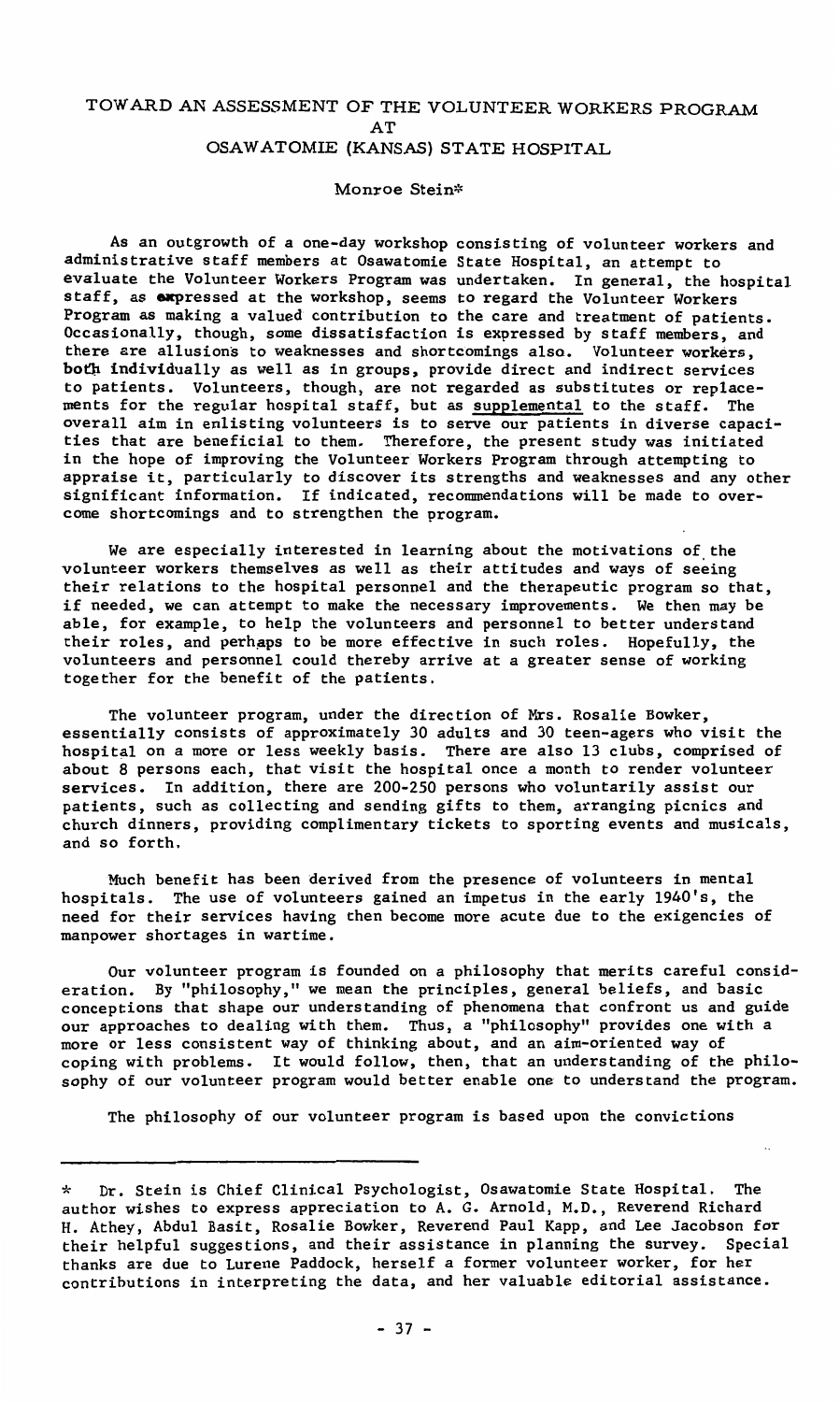**that volunteers, under proper guidance, can contribute importantly to the care and treatment of our patients, and that volunteer services supplement the**  service of the personnel to our patients. We also adhere to the view that the volunteer makes a special contribution to patient care and treatment by virtue of <u>not</u> being a member of the hospital staff. According to this view, the **volunteer - minus professional training, pay, and not representing any mental**  health discipline - makes her\* (or his) contribution both as a fellow citizen, providing a simple human quality to her helping effort, and as an outsider. The volunteer, as an outsider, offers a vital link between the patient and the world outside the hospital, and she represents the members of the community who are entitled to be aware of what is done or not done for citizens suffering from psychological illness.

In indirect service, volunteers serve as a connecting link in the hospi-· tal's efforts to develop relations with the community, and in improving the public's understanding of mental health and illness, particularly of the hospital's treatment program and the part that the community can play in assisting it.

As a cardinal point, we wish to emphasize the principle that volunteer services should not be used as a substitute for the services of paid staff of the hospital. To regard the volunteers as a source of cheap labor is to fail to understand the meaning and purpose of a volunteer program in a modern psychiatric hospital. We think that volunteers should be used as supplementary to personnel because we seek from the volunteers relationships with our patients that afford contacts with the world outside the hospital. These experiences with volunteers, we believe, have unique value in the treatment program because they also provide our patients with interpersonal relationships that have the flexibility, variety of experiences, and unhurried permissiveness that patients find to a much lesser extent with regular staff members because of the latter's usually more authoritarian roles.

# **METHOD**

In undertaking the task of assessing the Volunteer Workers Program, a survey - utilizing questionnaires - was conducted of the hospital personnel and the volunteer workers. Three groups of hospital personnel were asked to complete a questionnaire in order to obtain their opinions and perceptions of the volunteer workers program. These groups consisted of (1) section chiefs and department heads, (2) adjunctive therapists, and (3) a random sample of nurses and psychiatric aides. These personnel were asked to state the kind of volunteer services they felt were the most valuable, and to rate the volunteer workers on a 5-point scale as either (a) very helpful, (b) helpful, (c) neither helpful nor unhelpful, (d) hindering, or (e) troublesome. They were also asked if they felt that volunteers overstepped into personnel duties. They were asked who they felt should supervise the volunteers. They were to list problems encountered in the past in supervising volunteers. Then, their opinions and suggestions to improve the program were solicited.

Another questionnaire was sent to volunteer workers to gain information about their views of the problems as well as the strengths and weaknesses in the program, and to obtain their suggestions for improving the program. Among other information, the questionnaire sought to tap (a) the degree to which volunteers regard hospital personnel as helpful or unhelpful, and the ways they seem to be so, (b) how the volunteers became interested in volunteer work, and their reasons for being a volunteer, (c) the satisfactions they derive from their work, and (d) the ways they regard themselves as helpful to the patients.

Since the volunteer workers in mental hospitals consist overwhelmingly. of women, the feminine gender, her, would **be** more appropriate to use in the text of this report.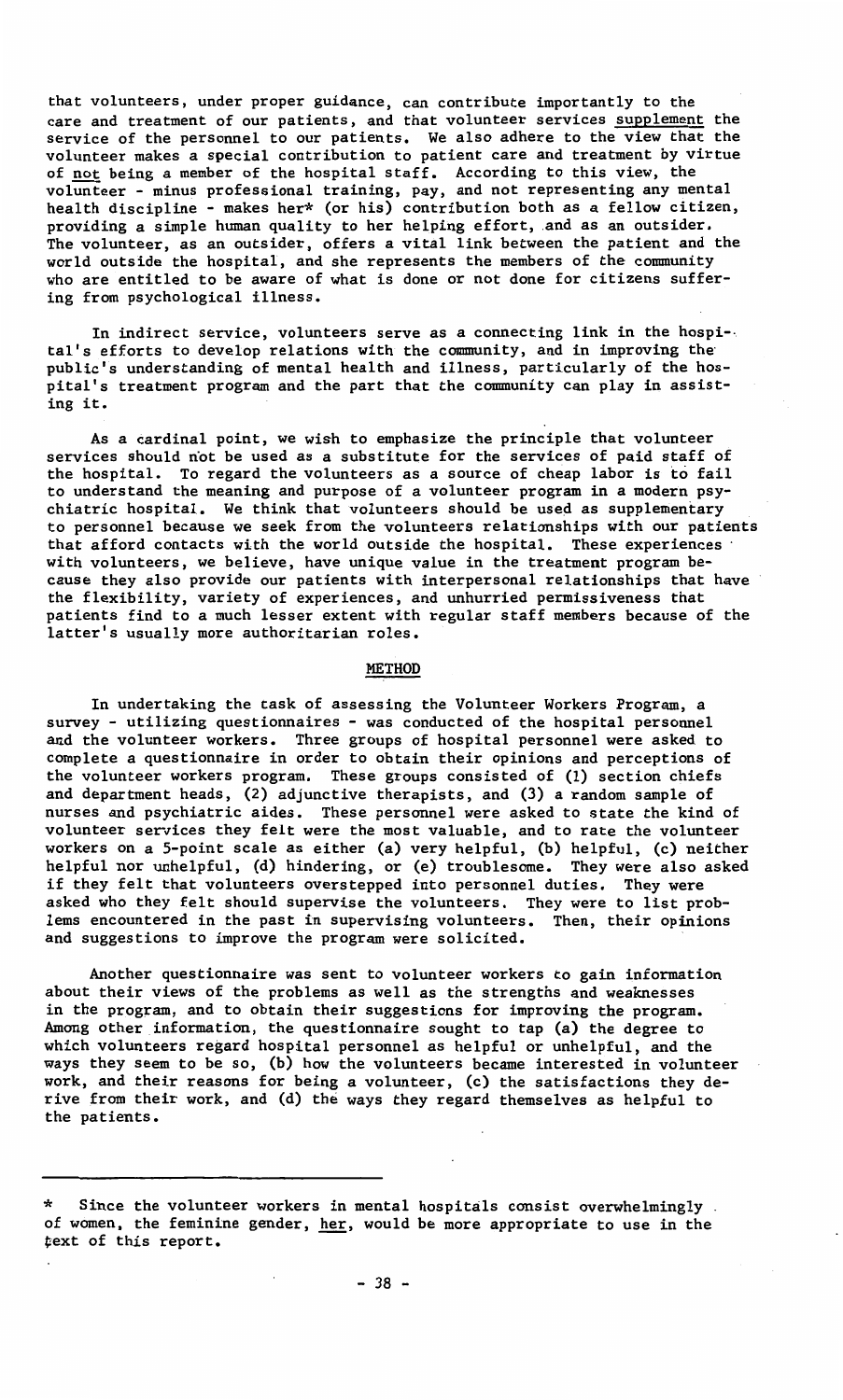#### RESULTS

# Section Chiefs and Department Heads

The group of section chiefs and department heads generally expressed the opinion that the volunteer workers were of value to the hospital program. Direct contact of the volunteers with the patients was unanimously considered most valuable. There is a felt need, though, for better organization and supervision of volunteers as well as other suggestions for improvement of the volunteer program.

Of the ten section chiefs and department heads who answered the questionnaire, nine reported having worked with volunteer workers. Two reported working with volunteers directly, five had worked indirectly, and two had worked both directly and indirectly. As to the kind of volunteer services mentioned as most valuable, all of the respondents included the volunteers' direct con-: tact with the patients. Direct contact with patients includes activities such as games, drama, music and art activities as well as outings, such as walks, wheel chair rides and shopping trips. Two respondents suggested that greater emphasis in the use of volunteers be placed on work with the chronically-ill, somewhat deteriorated patients to help them re-establish social contact. One respondent felt that the one-to-one relationship of volunteer and patient was of most value. Another stated that the services of most value depended upon the patients' needs. Three made no response to the question concerning the volunteer services considered most valuable.

#### TABLE I

# SECTION CHIEFS' AND DEPARTMENT HEADS' RATINGS OF VALUE OF VOLUNTEER WORKERS' CONTRIBUTIONS

|    |                               | $\underline{\mathbf{N}}$ |
|----|-------------------------------|--------------------------|
| a. | Very helpful                  | 3                        |
|    | Helpful                       | 6                        |
|    | Neither helpful nor unhelpful | 0                        |
|    | Hindering                     | 0                        |
|    | Troublesome                   | ı                        |
|    |                               |                          |

As shown in Table I, in rating **the** value of the volunteer workers' contributions, 6 rated them as helpful, 3 rated them as very helpful, and 1 rated them as troublesome. Those respondents who rated volunteers as very helpful and helpful pointed out that volunteer services provide activities that hospital personnel either cannot provide or cannot provide sufficiently. They particularly cited activities that "break" the hospital routine, such as outings, and companionate association with geriatric patients and the patients at the Bridge, Appreciation of the tendency of volunteers to see the "well side" of patients was expressed. The volunteers' attitudes of interest, concern, and the providing of shared experiences with patients was particularly felt to be valuable. As one respondent said, "I see them as helpful not in what they do as much as that they are here." Four mentioned the work of the volunteers at the hospital as the avenue of communication through which the community comes to know directly the services and needs of the hospital, thereby fostering and maintaining much-needed community understanding and support of the hospital. In the same vein, such community-hospital contact, as a respondent stated, helps to promote mental health education and better attitudes toward the mentally-ill.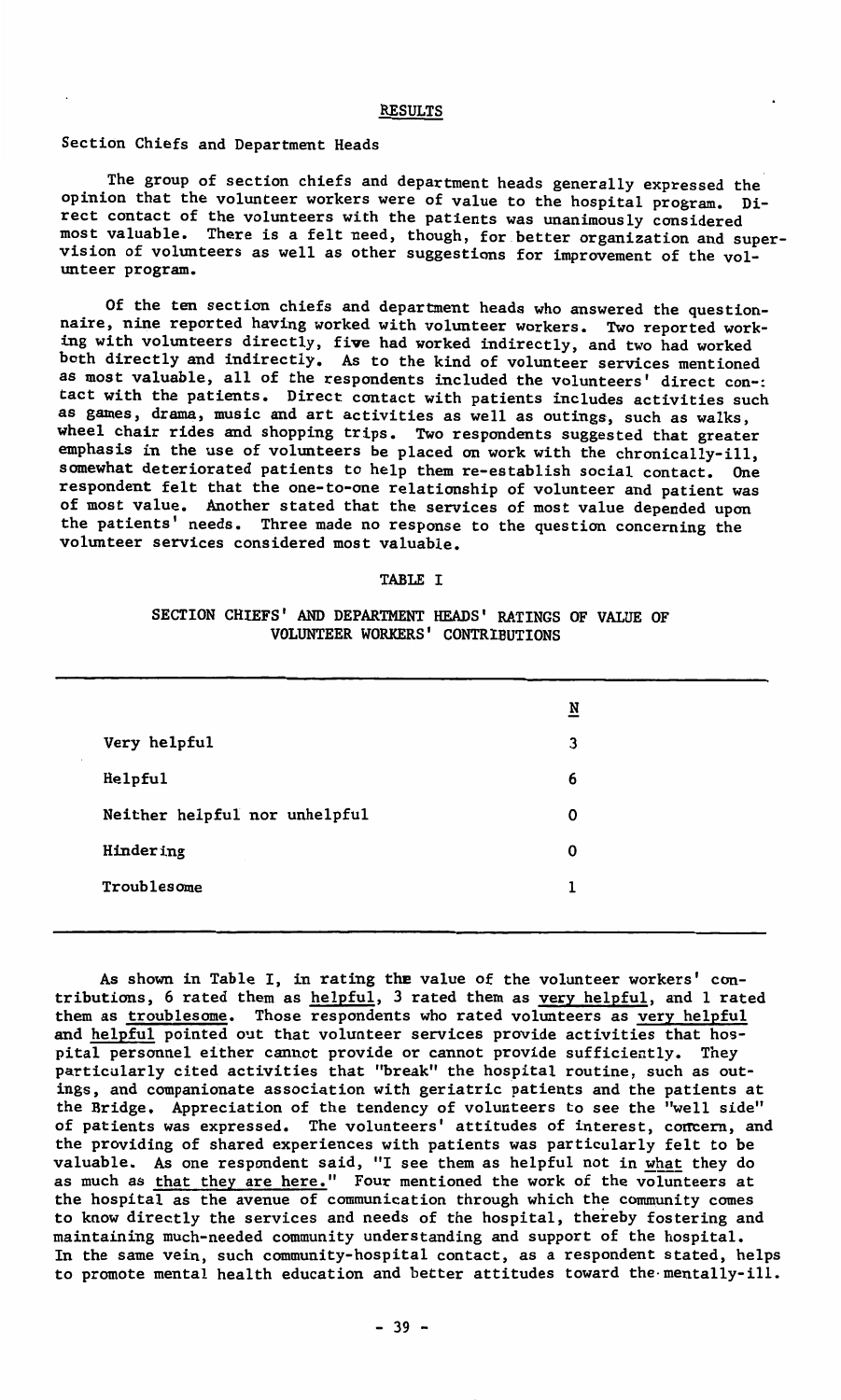One respondent, who rated the volunteer workers as <u>troublesome</u>, emphasized<br>that they "intrude into clinical therapeutic areas and do so without organ **ization, planning, direction, guidance, or good communications." The "clinic**al staff is not included in planning the program."

One of the questions was, "Do you feel that volunteer workers tend to overstep into the regular duties of psychiatric aides or other ward personnel, thereby tending to be an annoying or disturbing influence to you or your coworkers?" Of the ten responses given, seven were "no" and three were "yes." One respondent said that overstepping by volunteers sometimes occurs if they are not properly supervised. Another reported that "when they are not trained they become very demanding and the aides have to spend considerable amount of time with them." Similarly, volunteers who "become too anxious with an incident they are unable to handle" may also become demanding of special attention from the aides. The questionnaires listed 6 possible ways the volunteer workers services may be improved, and the respondents were asked to indicate any or al<br>of the ways they thought improvement could be made. As shown in Table II, of<br>the 6 ways, better supervision of volunteer workers was designated Improving communication between staff members and volmnteer workers, and better availability of information about patients' needs and problems were both desig-nated 5 times. Expanding existing services was designated twice.

# TABLE II

SECTION CHIEFS' AND DEPARTMENT HEADS' SUGGESTIONS FOR IMPROVEMENTS

|                                                                     | N              |  |
|---------------------------------------------------------------------|----------------|--|
| Expanding existing services                                         | $\mathfrak{p}$ |  |
| Improving communication between<br>staff and volunteers             | 6              |  |
| Better training of volunteers                                       | 5              |  |
| Better screening of volunteers                                      | 5              |  |
| Better supervision of volunteers                                    | 8              |  |
| Better availability of information<br>on patient needs and problems | 6              |  |
|                                                                     |                |  |

Most of the department heads and section chiefs who responded also made their own suggestions for improvement of the volunteer services. The most frequent suggestion was that volunteers be screened, oriented or trained, and then more closely supervised. Screening and training were mentioned 3 times, and better supervision was suggested twice. The view was expressed several times that screening would help determine if the volunteer were best suited for direct or indirect contact with patients or for individual or group activities. One respondent noted that screening and training would afford an opportunity to become more certain that each volunteer "could come for a period of time that would be long enough and on a regular basis ... to make it both a rewarding experience for the volunteer and helpful to the hospital." Such orientation and training, it was suggested, would help volunteers know how to work better with the hospital personnel. The training and orientation, according to one suggestion, could be done by the adjunctive therapists, nurses, or aides. Another respondent felt that the hospital personnel should also be oriented as to the functions of the volunteers. As to who should be responsible for supervision of volunteers, 9 of the respondents in this group felt the supervision should be done by an employee on the scene or a supervisory employee. Some addition-.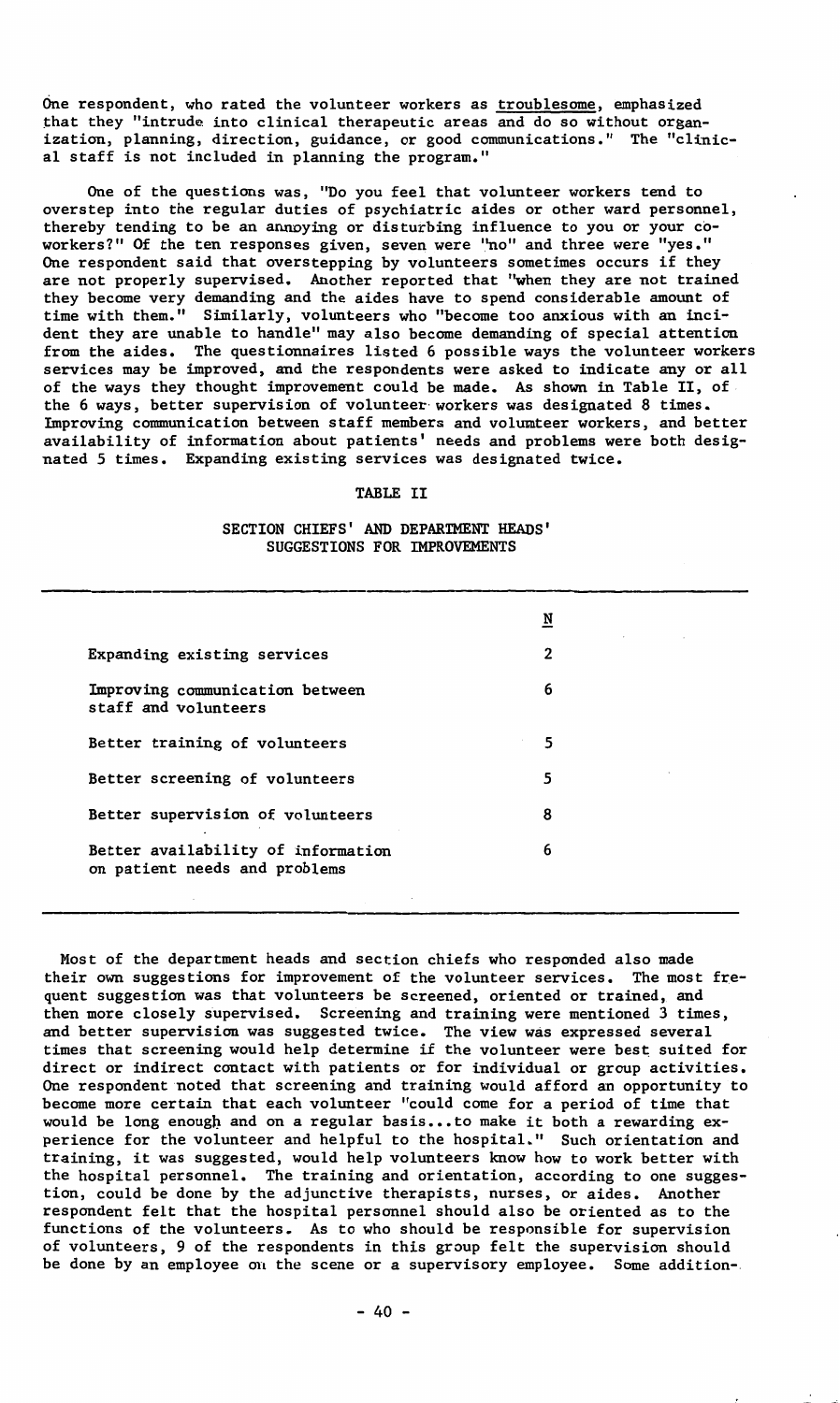al suggestions were that supervision be given by either adjunctive therapists, the director of volunteer services, self-supervision through the use of group meetings, or by the psychiatrists.

#### TABLE III

|                                | ⊻ |  |
|--------------------------------|---|--|
| Employee on the scene          | 5 |  |
| Supervisory employee           | 4 |  |
| Department Heads               | 1 |  |
| Section Chiefs                 | 1 |  |
| Others suggested:              | 0 |  |
| Adjunctive Therapy Department  | 3 |  |
| Volunteer Services Coordinator | 1 |  |
|                                |   |  |

# SECTION CHIEFS' AND DEPARTMENT HEADS' OPINIONS ON SUPERVISION **RESPONSIBILITY**

In reply to the question about difficulties encountered in supervision of volunteers, 6 respondents did not indicate any problems. However, 2 respondents indicated that the greatest problem was in communication and in lack of time to make contact with the volunteer. It was also expressed that the volunteers had a poor understanding of the hospital's treatment program, its limited funds and limited facilities.

As to reward and recognition of volunteers for the services they rendered, 2 respondents suggested that recognition be made by those with whom the volun teers worked most closely. Another suggestion was that since the feeling of helpfulness is an intrinsic reward for the volunteer, this important source of reward would be enhanced if some volunteers were occasionally invited to staff meetings to share their observations of patients. One respondent strongly suggested that the amount of publicity given volunteers should be cut down greatly.

#### Adjunctive Therapists

As shown in Table IV, the adjunctive therapists almost unanimously expressed the attitude that the volunteer workers were helpful, but one regarded the volunteers as troublesome. This latter noted that a "great **amount** of orientation, supervision, and coordination arrangements" were needed. The majority of the respondents felt the volunteer workers are most valuable in one-to-one relationships with patients. This group considered better connnunication, expanding the services, and better volunteer supervision as the greatest needs of the program.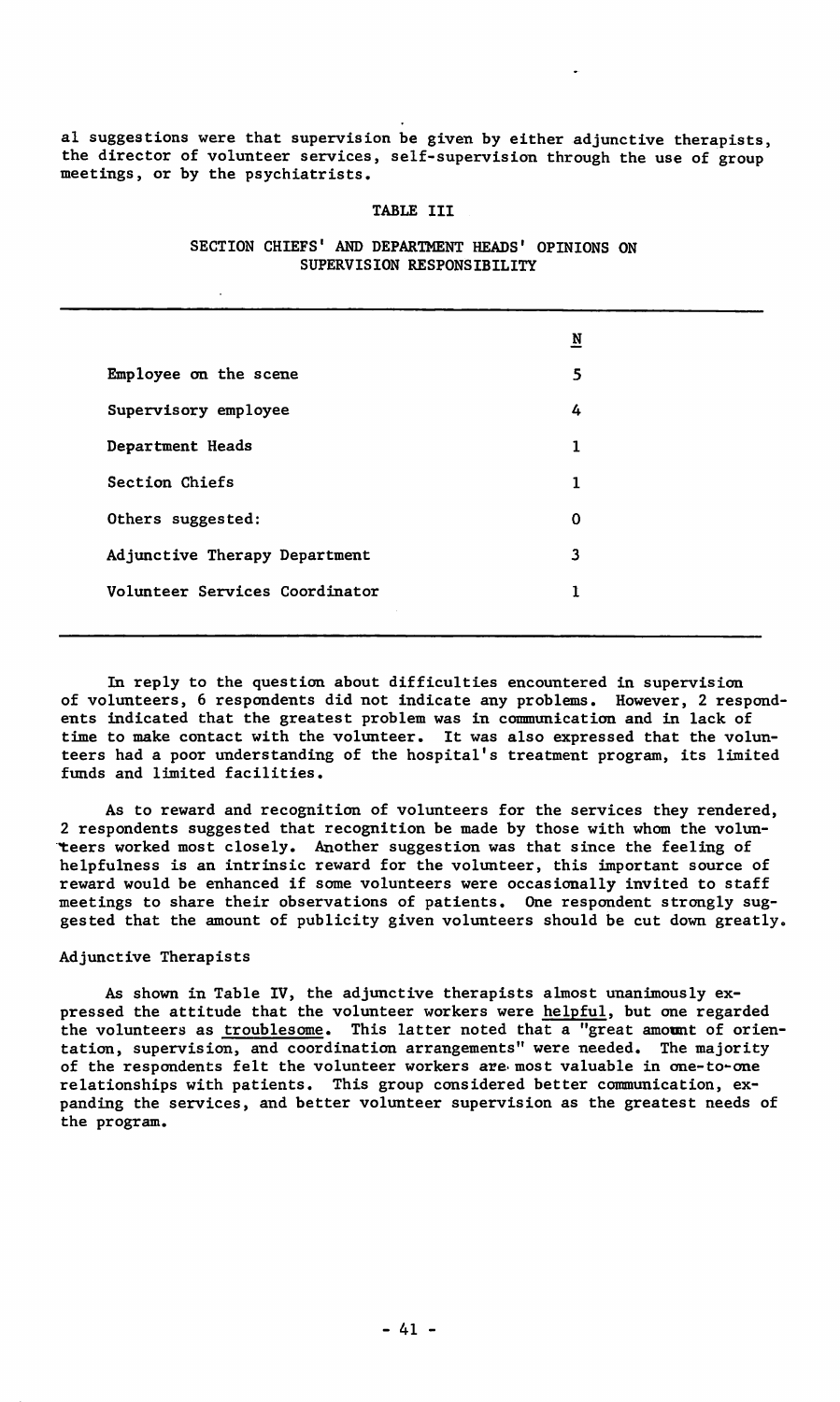#### TABLE IV

### HOW ADJUNCTIVE THERAPISTS REGARD VOLUNTEER WORKERS

| ٠                                                                                         | N                |
|-------------------------------------------------------------------------------------------|------------------|
| Very helpful<br>Helpful<br>Neither helpful nor unhelpful<br>Hindering<br>٠<br>Troublesome | 8<br>6<br>0<br>0 |

Fourteen questionmaires were returned by the adjunctive therapists. Of them, 10 reported they worked with volunteer workers, 8 of them having noted that they had worked directly with volunteers. One AT worked directly and indirectly with volunteers. The kinds of volunteer services regarded as most valuable by four of the respondents centered around person-to-person contact. Two felt that outings for dinner, shopping, and out-of-town trips were of most value. Another respondent felt that group activities were of most value. Another expressed the opinion that all services were valuable as long as they were not "utilized specifically (to substitue) for a program on the section." Other volunteer services mentioned as valuable included the sending of gifts and cards, and teaching with the aim of arousing or creating interests. Five respondents, though, gave no response to the question.

Of the AT's who felt volunteers were helpful, personal attention to patients was mentioned 4 times as of central therapeutic value. Others mentioned that volunteers provide help that employees do not have time to give the patients. Three times the contact of patients with persons from outside the hospital was mentioned as valuable. Two respondents added that volunteer services help serve as a channel for the hospital's effort to provide mental health education for the public.

Eleven of the respondents expressed the opinion that the volunteers do not overstep into the duties of personnel, but 3 AT's felt volunteers did so. Two said the volunteers overstepped when the adjunctive therapists let them take over duties to relieve them. Another reported that overstepping happened when an ex-patient came as a volunteer "to do things that were never done for me."

#### TABLE V

#### SUGGESTIONS FOR IMPROVEMENTS BY ADJUNCTIVE THERAPISTS

|                                                                     | N |  |
|---------------------------------------------------------------------|---|--|
| Expanding existing services                                         | 5 |  |
| Improving communication between<br>staff and volunteers             | 7 |  |
| Better training of volunteers                                       | 3 |  |
| Better screening of volunteers                                      | 3 |  |
| Better supervision of volunteers                                    | 5 |  |
| Better availability of information<br>on patient needs and problems | 3 |  |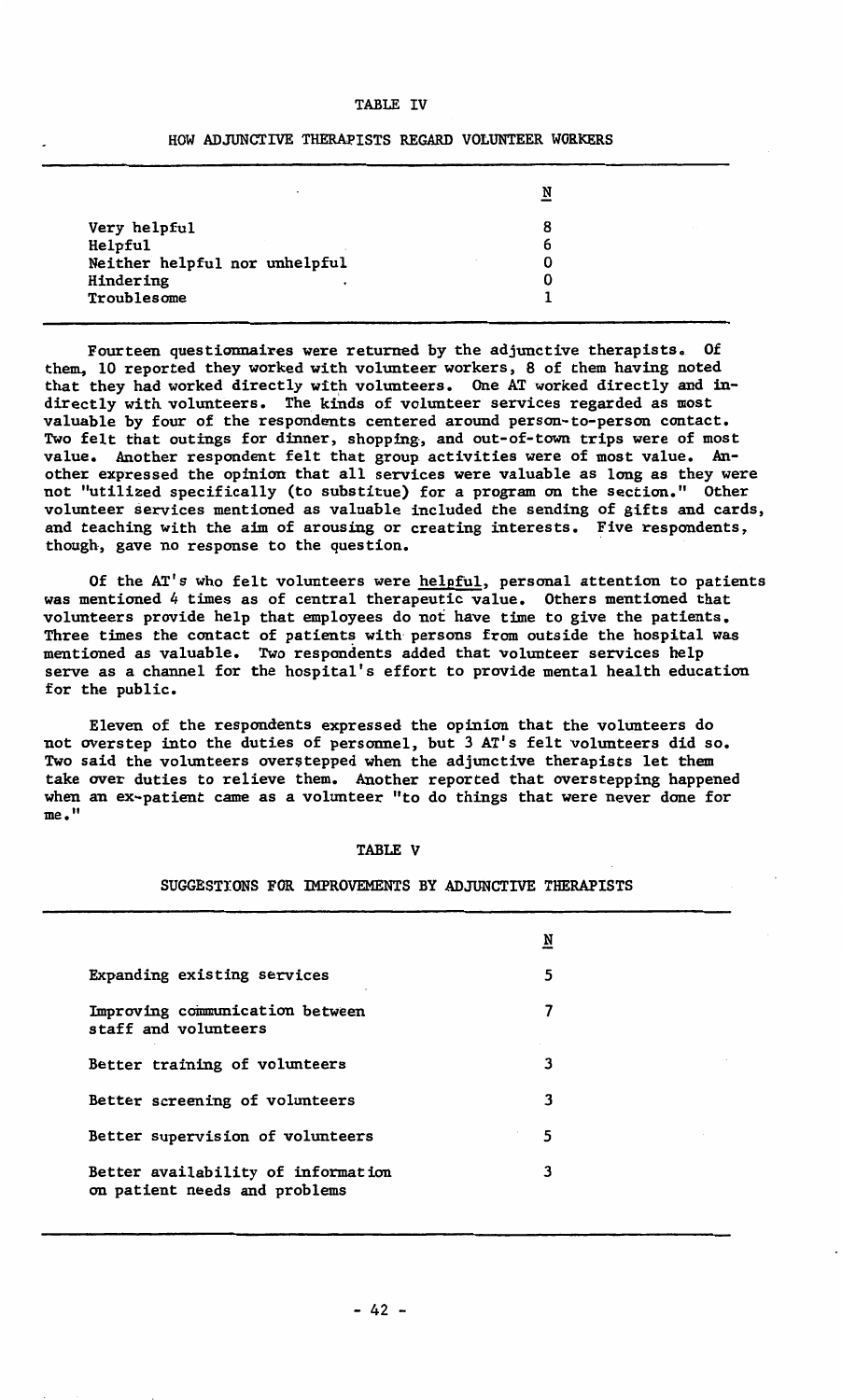As shown in Table V, of the suggested possible ways of improving the volunteer worker services, better communication between staff members and volunteer workers was chosen 7 times. Expanding services and better supervision of volunteers were chosen five times each. Better training of volunteers, better screening, and better availability of information about patient's needs and problems were chosen three times.

As indicated by Table IV, the AT's seemed to think supervision of the volunteers should be done predominantly by the employee on the scene or the supervisory employee. To a much lesser extent, department heads and section chiefs were chosen as the person who should supervise volunteers. Seven of the respondents cited no problems in their experience in supervising volunteers. However, some AT's mentioned that they encountered problems in supervision, such as communication difficulties in schedule changes, the volunteers not knowing what to do, the volunteers not understanding hospital procedure and limitations, and volunteers not being punctual. One respondent reported that he felt his work with volunteers had been ineffectual because they had passed over his level of supervision and gone to section chiefs and department heads.

# TABLE VI

# ADJUNCTIVE THERAPISTS' OPINIONS ON SUPERVISION RESPONSIBILITY

|                       | N |
|-----------------------|---|
| Employee on the scene | 7 |
| Supervisory employee  | 5 |
| Department Heads      | 3 |
| Section Chiefs        | 3 |
|                       |   |

Several suggestions for improving volunteer services were given, i.e., more structure and control was mentioned 8 times, 1 respondent felt that teen volunteers should not work with teen patients, and another expressed the need for softball games, ward games, and walks. "Structure" seemed to be defined as planning of the volunteer program as well as training of the volunteers themselves. Four respondents offered no suggestions for improvements.

# Nurses and Psychiatric Aides·

The general opinion of nurses and psychiatric aides was that volunteers were helpful and should work in direct contact with the patients. They expressed a need, however, for better communications between staff members and volunteer workers, and for more availability of information to volunteers concerning patients' needs. In addition, several suggestions for improvement were made.

Fourteen of the 15 nurses and psychiatric aides who answered the questionnaire reported having worked with volunteer workers. Nine worked directly, 2 worked indirectly, and 3 worked both directly and indirectly with volunteers. Of the volunteer services, the ones considered most valuable by the group centered around direct patient contact. Such volunteer services, according to the respondents, included working with the chronic, deteriorated patients and the geriatric patients, taking walks on the grounds with patients, good-grooming helps, and also conducting dance and drama groups. Other services mentioned included the adopting of wards and organizations by groups of volunteers, and the providing of gifts and grooming supplies. One respondent expressed the belief that a "variety of services (are required) in order to get results, and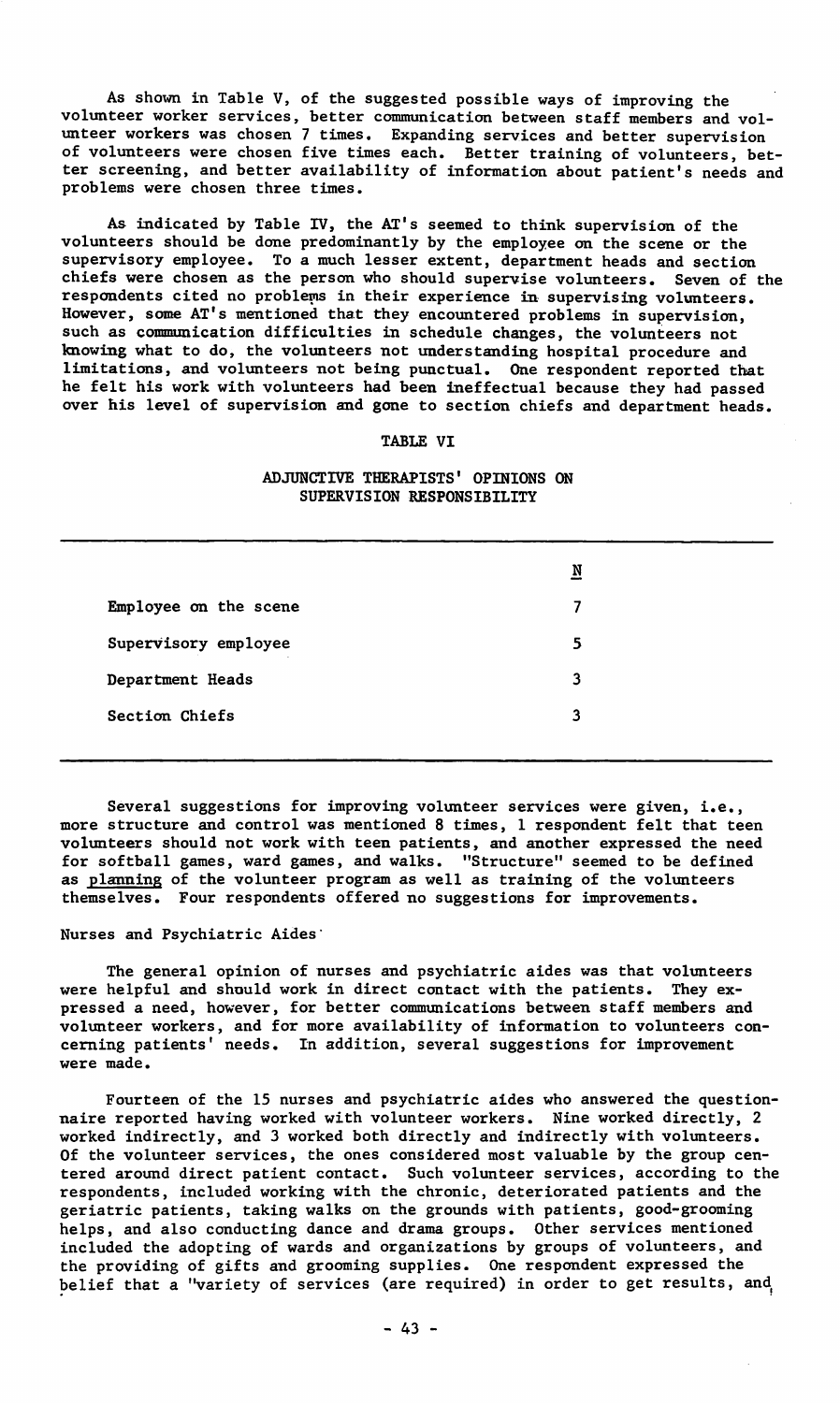# TABLE VII

|                                    | ₫                 | the con- |
|------------------------------------|-------------------|----------|
| Very helpful                       | 5                 |          |
| Helpful                            | 8                 |          |
| ×<br>Neither helpful nor unhelpful | 2<br>$\mathbf{a}$ |          |
| Hindering                          | 0                 | $\sim$   |
| Troublesome                        | 0                 |          |
|                                    |                   |          |

# HOW NURSES AND PSYCHIATRIC AIDES REGARD VOLUNTEER WORKERS

As shown in Table VII, 8 of the nursing personnel rated volunteer workers as helpful, 5 rated them as very helpful, and 2 rated them as neither helpful nor unhelpful. In rating volunteer workers as very helpful and helpful, respondents added that they regarded the volunteers so because they provided the patients with contacts with people outside the hospital. Three others noted<br>that volunteers were helpful because they provided activities for which aides did not have time. Two mentioned that volunteers were helpful in that they give patients personal attention. As 1 respondent recalled, "I have seen depressed patients attend (dance class) when they were really down in the dumps and come away happy." Another expressed the feeling that volunteer workers were helpful in that they provided supplies necessary for patients' good grooming. The 2 who felt that volunteer workers were neither helpful nor unhelpful mentioned that the teen volunteer working with teen patients **needs** supervision, and, in . this capacity, considered them to be hindering. Another specifically stated that teen volunteers were not helpful with actively aggressive or hostile patients.

In response to the question whether or not volunteers overstep into duties of personnel, 13 responded "no," and 1 replied "yes." One of the respondents who said "no" enlarged the response by noting that at times "employees may feel they do." One of the respondents said "yes" <u>and</u> "no" because volunteers<br>may arrive on the ward "unannounced and unaccompanied, without even introduci themselves or saying what they are doing there." One who answered "yes" complained that sometimes volunteers "disregard what the nurses or aides tell them about patients and cause them (the patients) to become upset."

Table VIII shows that of the 6 possible ways of improving the volunteer worker services, 11 of the 15 respondents indicated that there existed a major need to improve communication between staff and volunteer workers. Better avail-ability of information about patients' needs and problems was chosen 7 times. Expanding services and better supervision of volunteer workers were indicated 3 times, and better screening of volunteer workers was chosen once.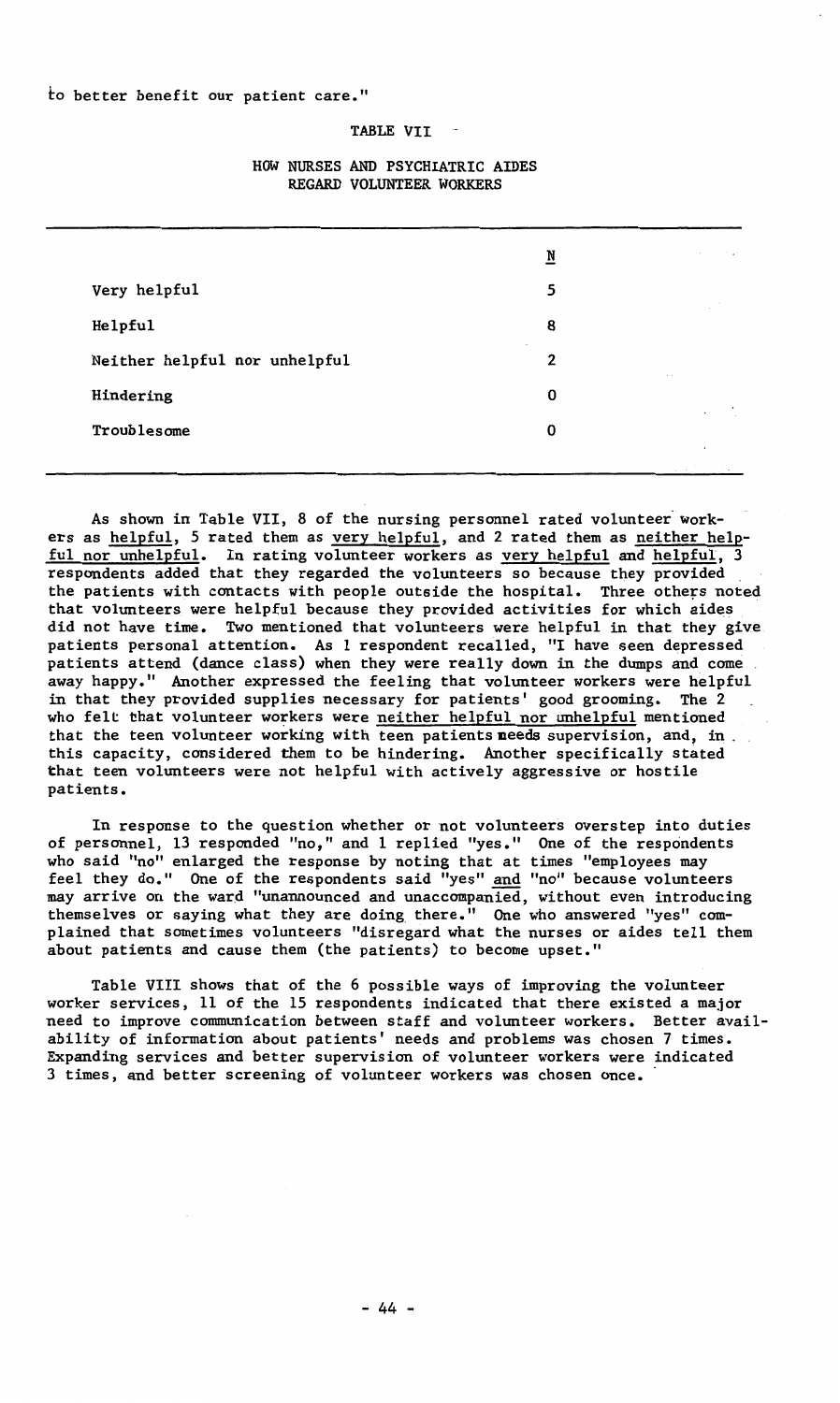#### TABLE VIII

# SUGGESTIONS FOR IMPROVEMENTS BY NURSES AND PSYCHIATRIC AIDES

|                                                                      | N  |
|----------------------------------------------------------------------|----|
| Expanding existing services                                          | 3  |
| Improving communication between staff<br>and volunteers              | 11 |
| Better training of volunteers                                        |    |
| Better screening of volunteers                                       | 1  |
| Better supervision of volunteers                                     | 3  |
| Better availability of information<br>on patients needs and problems | 10 |

Nursing personnel offered several suggestions to improve the volunteer services. Three times it was suggested that volunteers should do more planning and then make arrangements with the ward personnel. Other suggestions, included the providing of more training and supervision of volunteers, and more work with the chronically-ill patients. Two respondents specifically suggested that employees be better instructed in the role, function, and limitations of volunteers. Another felt that the volunteers received too much recognition at the expense of employees' recognition, particularly emphasizing that even though volunteers are not paid (and they do need recognition), some employees also make contributions beyond what they are expected to make, and they receive far less recognition than volunteers.

Ten members of the nursing personnel felt that the employee on the scene should be responsible for the supervision of volunteers, as shown in Table IX. Section chiefs and department heads were designated twice and once respectively as the ones to provide supervision.

### TABLE IX

## NURSES' AND PSYCHIATRIC AIDES' OPINIONS ON SUPERVISION RESPONSIBILITY

|                       | N  |  |
|-----------------------|----|--|
| Employee on the scene | 10 |  |
| Supervisory employee  | 6  |  |
| Department Heads      | 1  |  |
| Section Chiefs        | 2  |  |
|                       |    |  |

Nine of the respondents mentioned no problems encountered when supervising volunteers. Two said they themselves did not know enough about the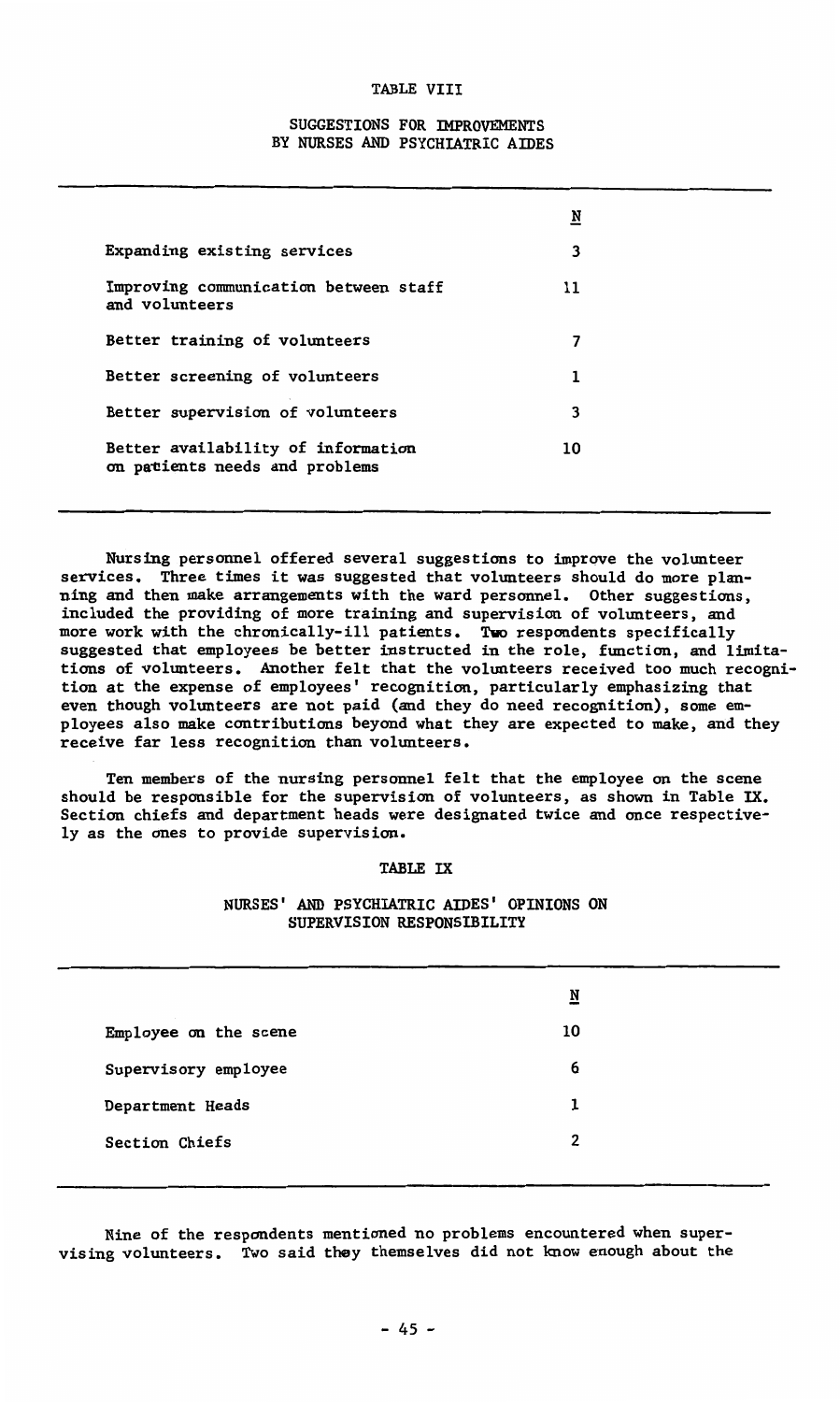**volunteer services, especially as to their roles or the extent, if any, of**  orientation they had received. However, 4 respondents reported some difficulties with the volunteer workers. Specifically, one noted that patients sometimes get rowdy when with the volunteer workers. Another felt that some were too young to understand the patients' problems, and thus were a hindrance. One had difficulty in having the volunteers report to the staff on the behavior of patients with whom they had worked, although this difficulty seemed to have eased recently, Another respondent mentioned that volunteers seemed uneasy about asking questions about patients and their activities.

#### Volunteers

The majority of the 18 volunteers who returned their questionnaires expressed the feeling that the hospital personnel were helpful and appreciative of their efforts. Most of them felt that the nature of their contacts with the personnel should remain unchanged. Although one half of the respondents did not indicate any problems encountered in their work with personnel, others expressed sane objections and problems with them.

Seven respondents preferred to work with groups, *5* preferred individuals, and 6 indicated no preference with respect to individuals or groups. Concerning problems encountered in their work-experience, one half of the volunteer<br>mentioned no problems, but 5 mentioned difficulty in getting individual pat: to participate, and another respondent said that at times groups of patients were not receptive. Similarly, difficulty in communication with patients was mentioned 3 times, and 1 reported difficulty in playing the various games because the patients lacked knowledge of the rules of many games.

#### TABLE X

# VOLUNTEERS WHO FEEL UNAPPRECIATED OR UNWANTED BY PERSONNEL

|               | N           |
|---------------|-------------|
| Never         | 10          |
| Seldom        | 5           |
| Occasionally  | 3           |
| Moderately so | $\mathbf 0$ |
| Often         | 0           |
|               |             |

Four questions were asked to sample the volunteer's opinions of the attitudes and behavior of hospital personnel toward them. One question was whether they felt unappreciated or unwanted by the personnel, and, if so, by what group. As shown in Table X, 10 reported that they never felt unappreciated, 5 report seldom, and 3 reported occasionally. As to the group by which the volunteers felt most unappreciated, the psychiatric aides were indicated 7 times, nurses were checked twice, and doctors were checked once.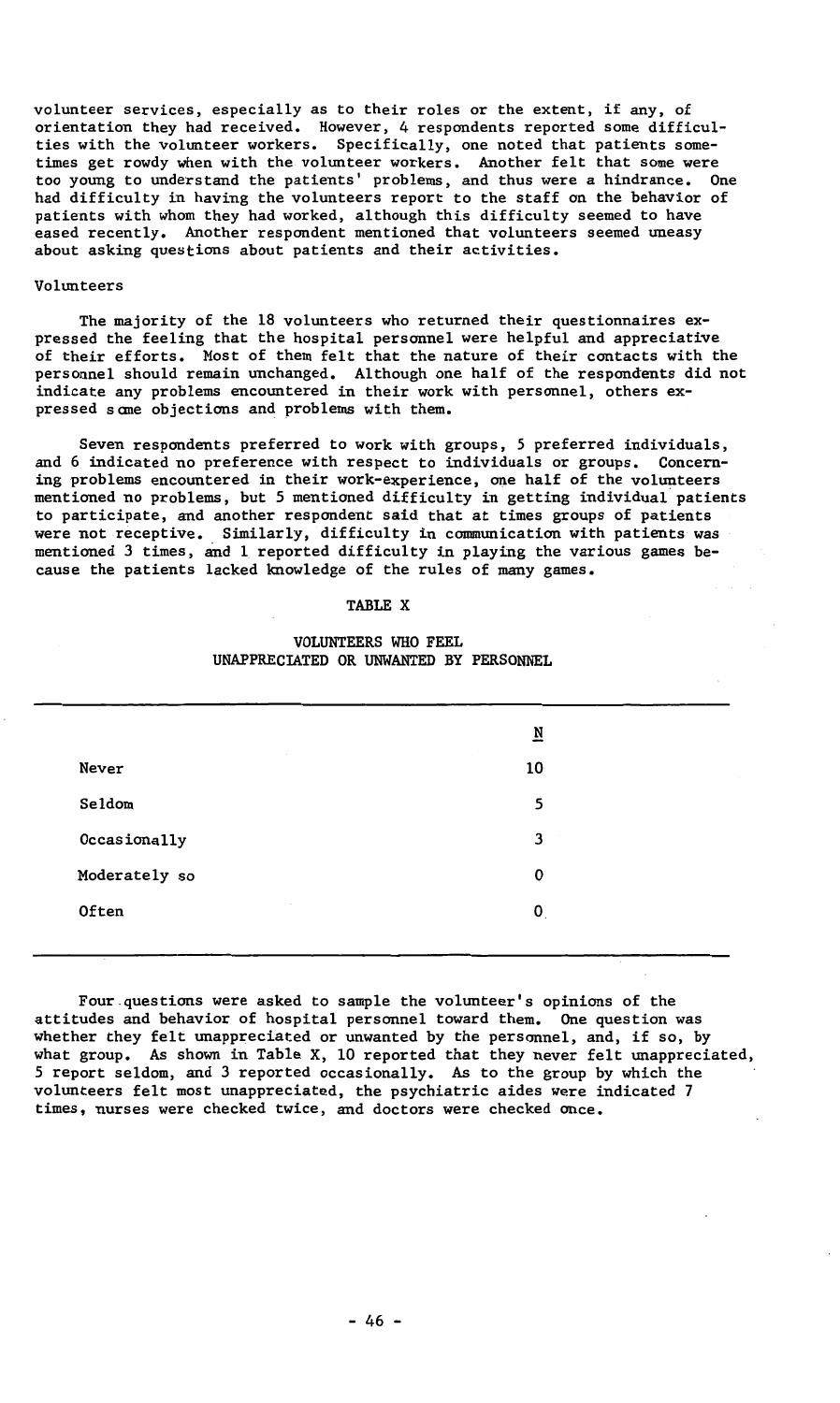#### TABLE XI

# HOW VOLUNTEERS REGARD PERSONNEL

|                               | $\overline{\mathbf{N}}$ |
|-------------------------------|-------------------------|
| Very helpful                  | 8                       |
| Helpful                       | 6                       |
| Neither helpful nor unhelpful | 4                       |
| Hindering                     | 0                       |
| Troublesome                   | O                       |
|                               |                         |

However, as shown in Table XI, 8 of the volunteers regard the personnel as very helpful, 6 as helpful, and 4 as neither helpful nor unhelpful. Of those who rated the personnel as very helpful and helpful, 5 said that the personnel were cooperative. Of those who rated the personnel as neither helpful nor unhelpful, the personnel were perceived as just leaving them alone and not even talking to them. For another respondent the aides were experienced as not introducing the volunteer to the patients, as not helping to start games, and sometimes not even making an effort to find the patient with which the volunteer is supposed to work. To improve volunteer-aide relations, it was suggested that personnel attempt to be more cooperative with volunteers, such as introducing volunteers to the patients, and helping volunteers to start games with the patients. Similarly, another suggested that the volunteer could be made to feel more welcome.

The volunteers were also asked in the questionnaire whether services would be more useful if their contacts with hospital personnel were closer, less close, or remain the same. Eleven respondents felt that contact should remain the same, and 6 felt that contact should be closer. The reason given by 2 respondents who felt that contact should be closeris that the volunteer would feel more able to go to them with the problems encountered in her work. Another 2 respondents felt that closer contact was needed so that the volunteer would know what to do that was best for the patients.

The volunteers were asked how they became interested in volunteer work, their reason for being a volunteer worker, the satisfaction they derive through their work, and the ways in which they feel they are helpful to the patients. Five replied that they became interested through Y-Teens, 3 became interested through their church groups, and 4 through their parents who work at the hospital. One entered volunteer work through responding to a newspaper advertisement placed by Mrs. Rosalie Bowker, and 1 responded after hearing Mrs. Bowker speak at a mental health association meeting. Other ways mentioned were through friends, through hospital entertainment, as a sponsor of a sub-teen group, through having been hospitalized as a psychiatric patient, and "just trying it because it appeared interesting and educational."

The reasons for being a volunteer, as given by 15 of the respondents, can be succinctly stated as mostly personal satisfaction. "Personal satisfaction" can be better understood as including the sense of being useful and helpful as well as having intrinsically interesting experiences, largely of a learning and/or creative nature. The gaining or re-gaining of the feeling of being useful and appreciated is the propelling force for 11 of the respondents. One expressly noted that volunteer work for her is a way of rewarding others for what had been done for her as a patient. Two respondents felt volunteer work would be of value to them in their future work. Three mentioned the reward for them in seeing patients respond favorably to treatment, and another sought volunteer work for the opportunity to make new acquaintances.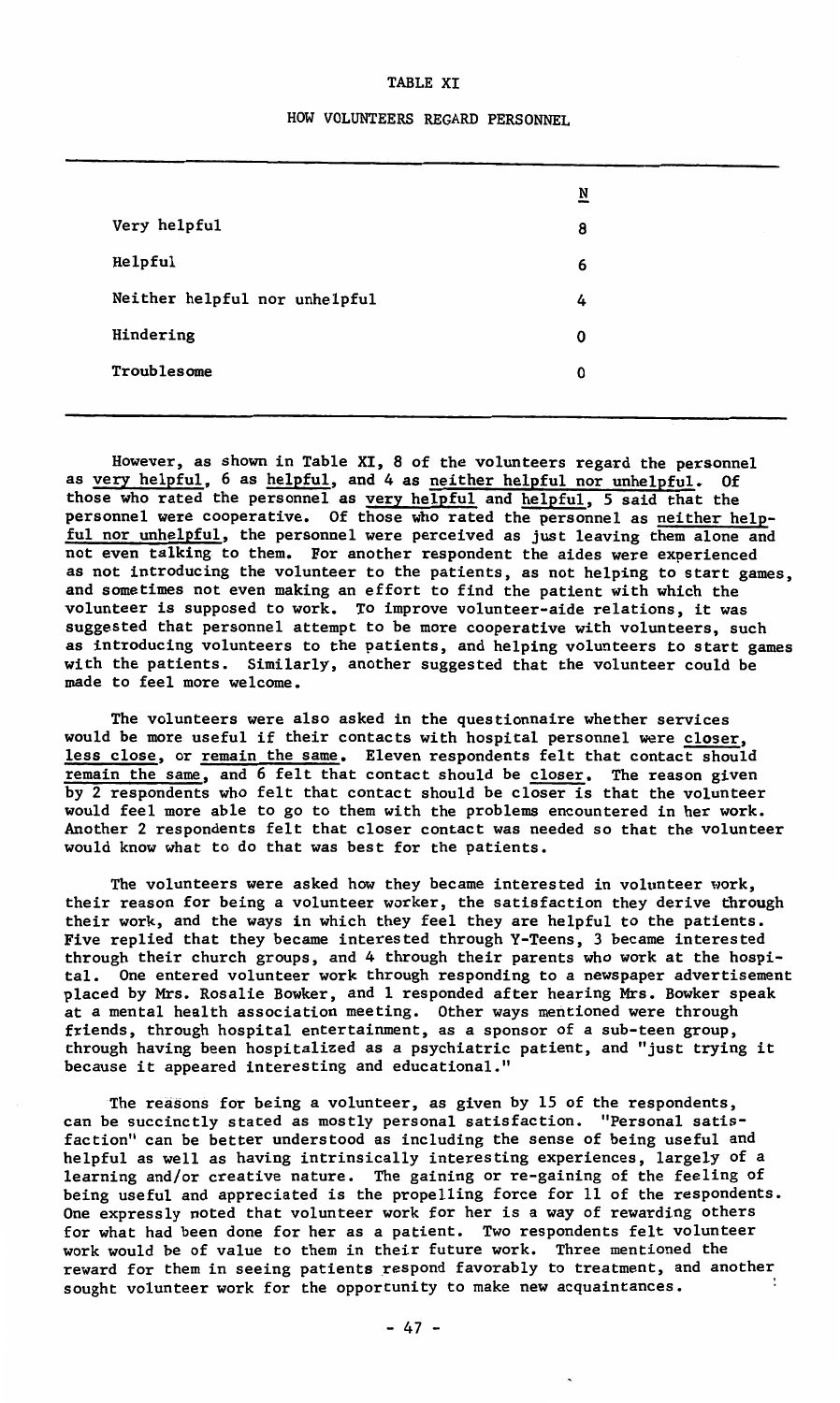The personal meaning of volunteer work to many respondents is poignantly captured in the replies, ''Whatever I give to Osawatomie, I have returned in many ways. It leaves a feeling inexpressible." And, as noted by another, "It's doing me even more good, I feel, than the ones I work with." The therapeutic value to the volunteers of the work they perform needs no further elaboration.

Asked in what way they felt they were helpful to the patients, 8 of the volunteers said they were bringing some pleasure to the patients, such as someone to visit them, to add the "personal touch" to their everyday hospital experience, and by enabling the patients to have additional experiences in<br>which they feel that someone is interested in them. Two felt that they serve<br>as a link with the world outside the hospital. One said that her helpf noted that the volunteer seems inclined to see the healthier side of the patients, and greater asknowledging of health in the patient is helpful. The respondents among the volunteers contributed relatively few suggestions for changes or comments for improvements in the volunteer services. However, *5*  offered suggestions for closer structure of the program, including help in delineating for the volunteers the nature of their roles, particularly **as**  supplementary to the personnel. It was also stressed that volunteers need to have a definite assignment, and personnel should be informed adequately of the **assignment. In the same vein, in the case of a change in assignment or schedule,**  the volunteer and/or the personnel should be informed accordingly. Two respondents expressed the need for more supplies for their work-activities. One felt it would be more beneficial for a volunteer to work a whole day rather than a couple of hours a day. Another suggested that the volunteer should accept or **be** helped to accept constructive criticism, and the personnel should feel free to offer it. Greater cooperation from hospital personnel is needed, another declared. "Enthusiasm on the part of the personnel is certainly a great help."

#### DISCUSSION

In attempting to discern broad trends in the results of the entire survey, we shall turn to each of the sub-groups in an attempt to ascertain variou<br>vectors that may be present in them. Virtually all of the section chiefs and department heads regard volunteers working in direct contact with the patients as valuable. They seem to view volunteers as beneficial to the patients, and, to a lesser extent, as supplementing the relations of the hospital with the community. However, there are fairly consistent references to the need for more structuring of the volunteer program, particularly more planning in the use of volunteers, screening of them, orientation and training, and, last but not least, closer supervision. SCs and DHs express the feeling that personnel orientation is needed also, and supervision of volunteers should be carried on by the employee on the scene or a supervisory employee. There is 1 respondent who rated<br>the volunteers as <u>troublesome</u>, but the reason for so rating them arose from a<br>felt-need for more structure in the program. Similarly, the sma expresses the view that volunteers overstep into personnel duties also: sense a<br>need for greater structure in the program. This minority even explicitly<br>suggests more structuring of the volunteer services. One respondent o that the clinical staff was not included in the extent of the planning of the program that does occur, and the objection deserves further consideration. Next in importance, emphasis was given to the need for better communication. On the other hand, such difficulties in communication can be expected to be alleviated considerably, if the volunteer workers program were more highly structured. Even though more structure of the program was strongly emphasized, such structure should not come into being at a great cost to the flexibility of the program. As one respondent aptly noted, the most valuable services arise out of the volunteers' responsiveness to the patients' needs, particularly the need shaped by the individuality of the patient, and influenced by changes with the passing of time.

The adjunctive therapists seem to be predominantly interested in the oneto-one relationship between patients and volunteers. A large majority of the ATs considered the volunteers helpful or very helpful, especially on a one-to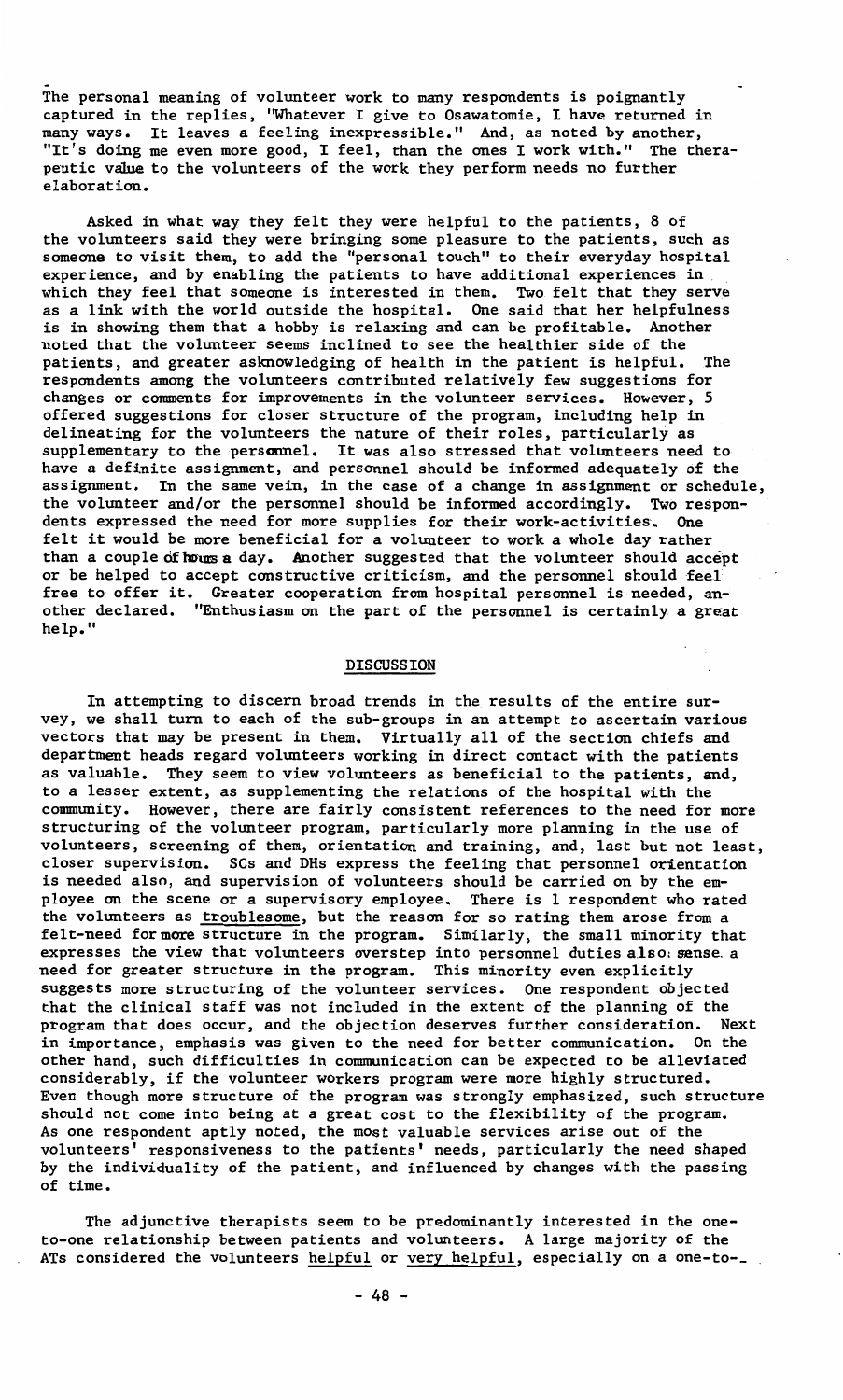one basis. However, one respondent considered the volunteers helpful in indirect contact with patients, but troublesome in direct contact with patients. Volunteers were considered troublesome in that a great deal of "orientation, supervision, and coordination" was lacking for them. Implicitly, this AT respondent seems to express a need for greater structure in the volunteer program, but there is also the implication that the ATs do not have time to orient and prepare volunteers for their work. An orientation program may be needed to prepare volunteers for direct contact with patients. The need for an orientation program is expressed again when mention is made of problems encountered in the supervision of volunteers. As a consequence of the need for orientation, one of the more important supervisory problems is that volunteers are often unaware of hospital procedures and limitations in the treatment program. Half of the AT respondents, in citing needed improvements in the program, mention the need for an orientation program for volunteers, but seemingly inconsistent - one of the least suggestions is the training of volunteers. The ATs regard the problem in communication as rather prevalent also in the use of volunteers. Here again, the need for a more structured program is implied, including orientation - such structure likely to contribute to alleviating the communication difficulty. Explicitly, several times AT respondents suggested that more structure is needed. Among the suggestions of better ways of using volunteers, more participation of them in weekend and summer activities was given a fair degree of weight. One wonders whether the ATs generally have an accepting attitude toward volunteers, but also wish the volunteers to remain distant from them and their work-activities. There is some suggestion in the findings that the ATs, although perceiving volunteers as beneficial, prefer to maintain some distance from them, such as preferring that volunteers engage in one-to-one activities, in weekend and summer activities, and underemphasize training of them. On the other hand, the suggestions made by the ATs for improving volunteer work are valuable.

Among the nurses and psychiatric aides, almost all the respondents worked with volunteers, and all - except one - considered them helpful. The majority regard volunteers as of most value in direct contact with patients. There is another fact, however, worthy of consideration in assessing the attitudes of nursing personnel toward volunteers. To wit, when the survey was made, the nursing personnel was the only sub-group that had a very low rate of retumed questionnaires. As a result, they were contacted a second time to get them to retum the questionnaires. In some cases new copies of the questionnaire had to be re-distributed. Although the meaning of their reluctance is unclear, it is likely that their hesitancy reflects some noteworthy ambivalence (mixed feelings) or undercurrent of antipathy toward the program.

Although the majority of nursing personnel express the feeling that the volunteers are of value, some felt they were neither helpful nor unhelpful. As an example, teen volunteers were singled out as not helpful with aggressive, active, or hostile patients. Teen volunteers were considered to need more supervision. One respondent mentioned a not infrequent situation where a volunteer arrives on the ward without any previous contact with the personnel, and does not let the personnel know who she is or what she is doing. Another respondent said that sometimes volunteers disregard what they are told by nurses or aides about some patients, and cause the patients to become upset. Another respondent reported having difficulty in getting the volunteers to report patient behavior to the staff. Some nursing personnel also felt that volunteers overstep into the duties of the personnel.

Screening or careful placement of both volunteers and patients would help avoid some of the problem-situations that arise. Another helpful measure would be, of course, an orientation program for volunteers. Orientation would familiarize the volunteer with procedures to follow, enabling her to make appropriate arrangements to work on a ward, and then to proceed smoothly when arriving there to carry on her work with patients. The volunteer would also be better able to avoid incidents detrimental to patients. An orientation would also include becoming familiar with some of the responsibilities expected of the volunteer, such as reporting patient behavior. An orientation program would help prepare volunteers to work better with the personnel, and the personnel with them. If a volunteer upsets a patient, the psychiatric aide or nurse or any other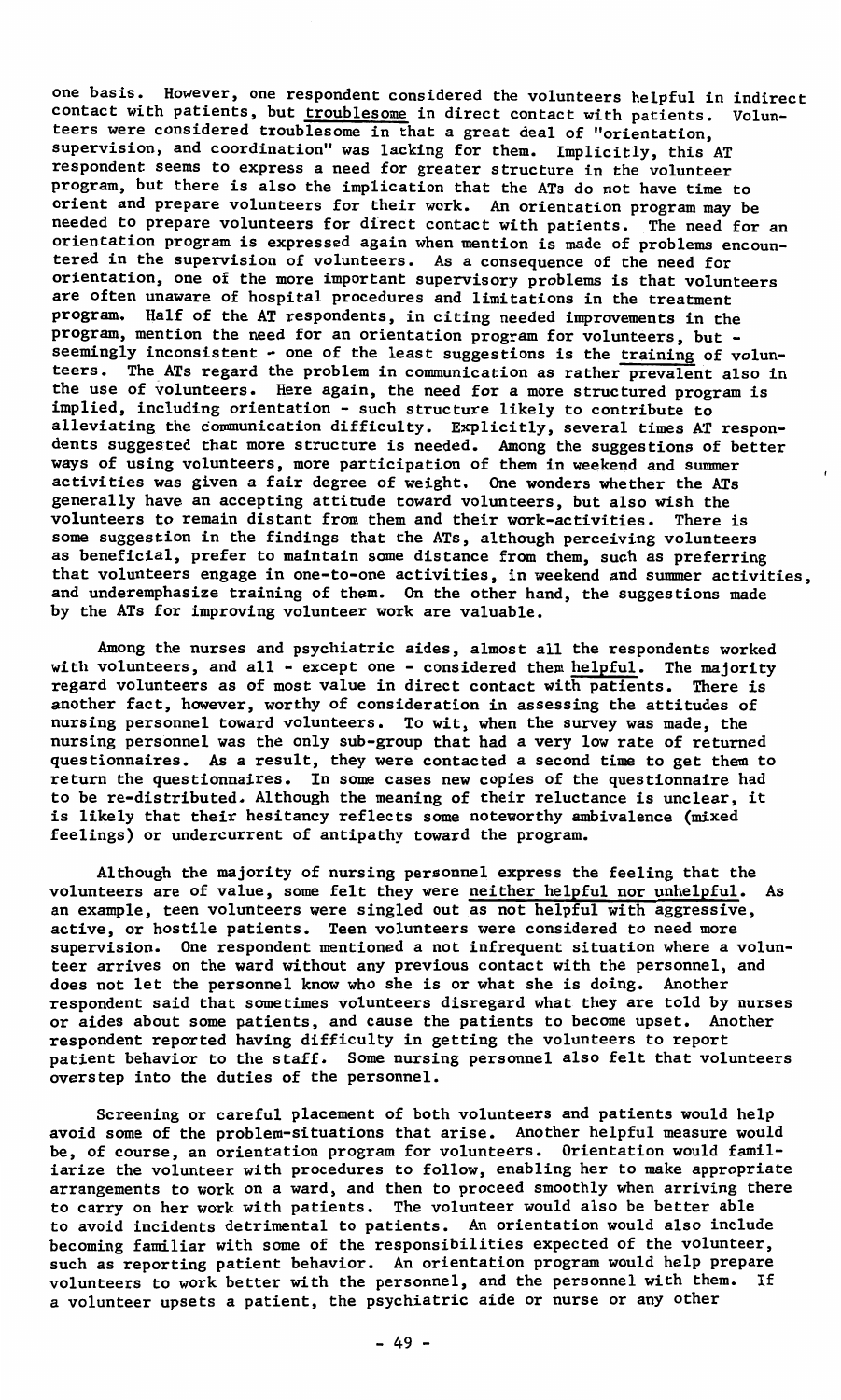hospital personnel involved should attempt to understand the problem through talking with the volunteer, and then attempt to clarify, instruct, suggest, and otherwise advise and support the volunteer to deal better with it. If unable to help the volunteer, the employee should seek assistance from a<br>supervisor. Such problems and experiences also suggest a need for cleare definition of roles for the personnel and the volunteers in their relations with each other. A clearer role definition is particularly needed by personnel who do not know enough about the volunteer services, the roles of volunteers, or the amount of orientation the volunteer had received.

Since only half of the volunteers reported problems encountered in the program, the volunteers may be considered, to a large extent, satisfied with their work. A great majority of the volunteers wish to have their contacts with personnel remain unchanged. The retaining of a wide variety of services from which the volunteers can choose for their personal participation, and the<br>preserving of program flexibility would enable large numbers of volunteers to<br>continue to have the opportunity for satisfying work-experiences, would bring more beneficial results to the patients.

The problems mentioned by volunteers, however, were rather the counterparts of problems expressed by the personnel, Thus, the volunteers' problems concerned difficult situations likely to arise in contact with patients, and not knowing what to expect from the aides. These problems suggest the need for more structure, orientation, and role-definition. Many such problems<br>would be likely to be considered and handled in an orientation program, prepaː ing the volunteer for problem-situations they could expect, and for reaction<br>from patients they might receive. They would be alerted to, and gain an<br>understanding of what is expected of them in their roles as volunteers, a what to expect from aides. The volunteers explicitly mention the need for more structure in the program in their suggestion for improvements.

The ways by which volunteers became interested in volunteer work were varied. A great majority, however, became interested through the Y-Teen organization, through their church groups, and through their parents who are affiliated with the hospital. These ways through which volunteer came to be volunteers are suggestive of means of securing future volunteers for the hospital program. Volunteers with special training or abilities would be especially desirable in future programming of volunteer services. The reasons **for being a volunteer and the satisfactions derived from the work seem rather**  consistent. Most prevalently, volunteers derive the satisfaction of feeling they are of value to someone in need, and they are motivated by the reward of seeing results from their efforts to help persons in distress and/or less **fortunate. Volunteer work is, in a very real sense, therapeutic for many of the**  volunteers, and their experiences are also satisfying to quite basic personal needs, such as doing for others what was not done when one was a patient oneself, re-discovering a feeling of personal usefulness to others, and overcoming feelings of emptiness and depression experienced in everyday living.

# SUMMARY AND CONCLUSIONS

In an effort toward assessing Osawatomie State Hospital's Volunteer Workers Program, noteably its strengths and weaknesses and to recommend measures toward improvement, a survey - utilizing questionnaires - was conducted of the hospital personnel and the volunteer workers. According to the responses to the questionnaires, the large majority of the personnel views the volunteer workers program as either helpful or very helpful. They also view the volunteer workers program as supplementing the hospital therapeutic program. The personnel recognize the value of volunteer workers, both their direct and indirect services. Personnel generally accord greater value to the individual volunteers working in direct contact with patients, preferably in small groups or in one-to-one relationships. The emphasis on small groups and one-to-one relationships arises from an interest **in giving the "personal touch" to patient care and treatment. There are some**  noteworthy suggestions that many of the nursing personnel have at least some undercurrents of non-accepting feelings toward volunteers. In addition, although the adjunctive therapists largely consider volunteer workers helpful, they seem **to mostly regard volunteers as valuable in one-to-one relationships, and seem**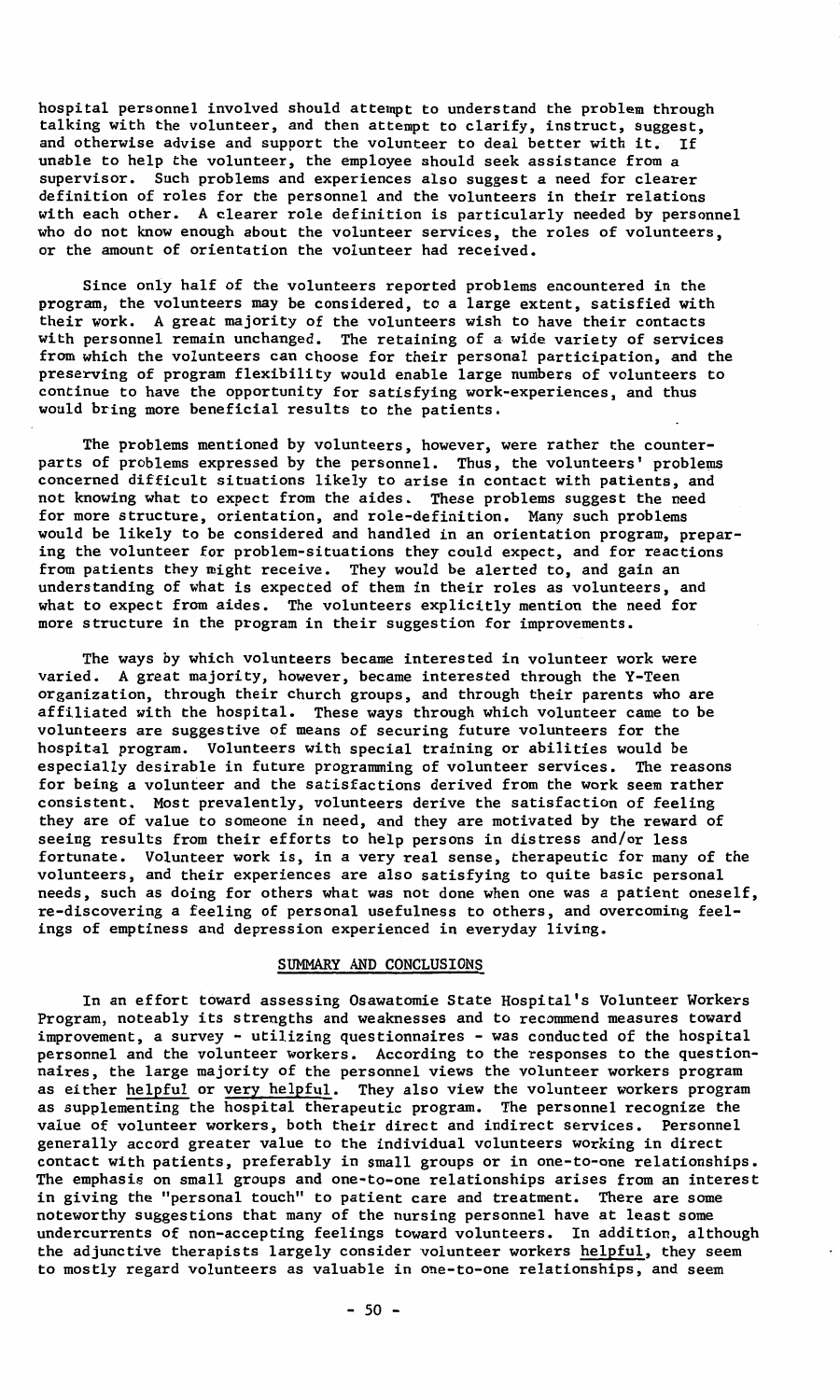to see less need for training for them - suggestive of some concern that the volunteers not overstep into their sphere of work-activities.

The responses from the volunteers reflect a great deal of satisfaction with the program. Generally, they feel that the hospital personnel accept them and are cooperative. The volunteers largely perceive their roles as supplemen<br>tal to the hospital therapeutic program, and their basic concern is helping to provide additional human interest and concern for the patients, and the hospital personnel as providing therapy. The volunteers derive personal satisfaction from helping those in need, often reflecting ideal basic attitudes for helping relationships with psychologically-ill persons. At the same time, many of the volunteers have sought out and carry on their work in an attempt to fulfill certain personal needs and to cope with their own emotional problems, such as to retrieve a feeling of being socially useful, to overcome undercurrents of depression, and so forth. They are also healthily motivated to be of service to the emotionally-ill, distressed, and otherwise disadvantaged of our society.

The problems experienced and suggestions for improvement by both the personnel and the volunteers are very closely related. The personnel and volunteers, although indicating a great deal of satisfaction, indicate a need for clearer role-definition, orientation, more careful screening, and more supervision of volunteer workers. A clearer role-definition would enable the personnel to better know what is expected of them in their contact with volunteers, and to better understand the duties and responsibilities of the volunteers. The better understand the duties and responsibilities of the volunteers. volunteer workers need to know what duties or responsibilities would fall on them, such as reporting patient behavior or the amount of pre-arrangements to be made and procedures to use. After these roles have been more clearly defined, they could be explained and clarified in, or as part of orientation sessions. Orientation sessions are needed for both the volunteer workers and the personnel. The volunteer workers should be somewhat prepared through orientation sessions for their contact with patients, particularly aiming at highlighting possible patient reactions they might receive and other difficult situations that might arise in their work. They should also be given a general view of the hospital organization and the treatment program. These orientation sessions should be merely an exposure for the volunteer, not a training program in the customary sense. If an orientation program is too formalized or too complex, the volunteers would lose the flexible, casual atmosphere that is one of the most vital elements in the volunteer workers' usefulness and effectiveness.

The personnel felt the employee on the scene should be responsible for supervision of the volunteer workers, but the employees also need to know how much supervision is expected of them. Supervision should be intense enough to be of help *to* the volunteers, but still not stymie them.

To a significant extent, some of the volunteers feel a need for more simple hospitality on the part of the staff members toward them, such as at least having staff members show an interest in talking to them when they come *to* the wards, having the patients ready to see them, and simply recognizing their (the volunteers') presence. The volunteers especially feel a need to know about the treatment plan for the patients with whom they work so that they can fit their efforts into the plan, and thereby make a better contribution *to* the patient's welfare. In many instances, volunteers also need to reach out socially toward personnel, such as letting personnel know who they are and what they are seeking to do to be of help *to* the patients, to be cooperative in an attempt to elicit cooperation from the personnel.

Screening of volunteers is a process of fitting the volunteers to the needs of the patients. Screening also includes ascertaining the stronger abilities of the volunteers so that the workers can be more useful and beneficial in their contact with patients. Several of the personnel are concerned that teen volunteer workers upset, or otherwise work poorly with teen patients and hostile or aggressive patients. This is a problem-area that deserves further inquiry and efforts by supervisory personnel, points up a need for more cooperative involvement by personnel in the volunteer program. Some teen-volunteers probably need more individualized help in choosing and working with patients so that patients can avoid adverse experiences, can benefit to a greater extent from contacts with